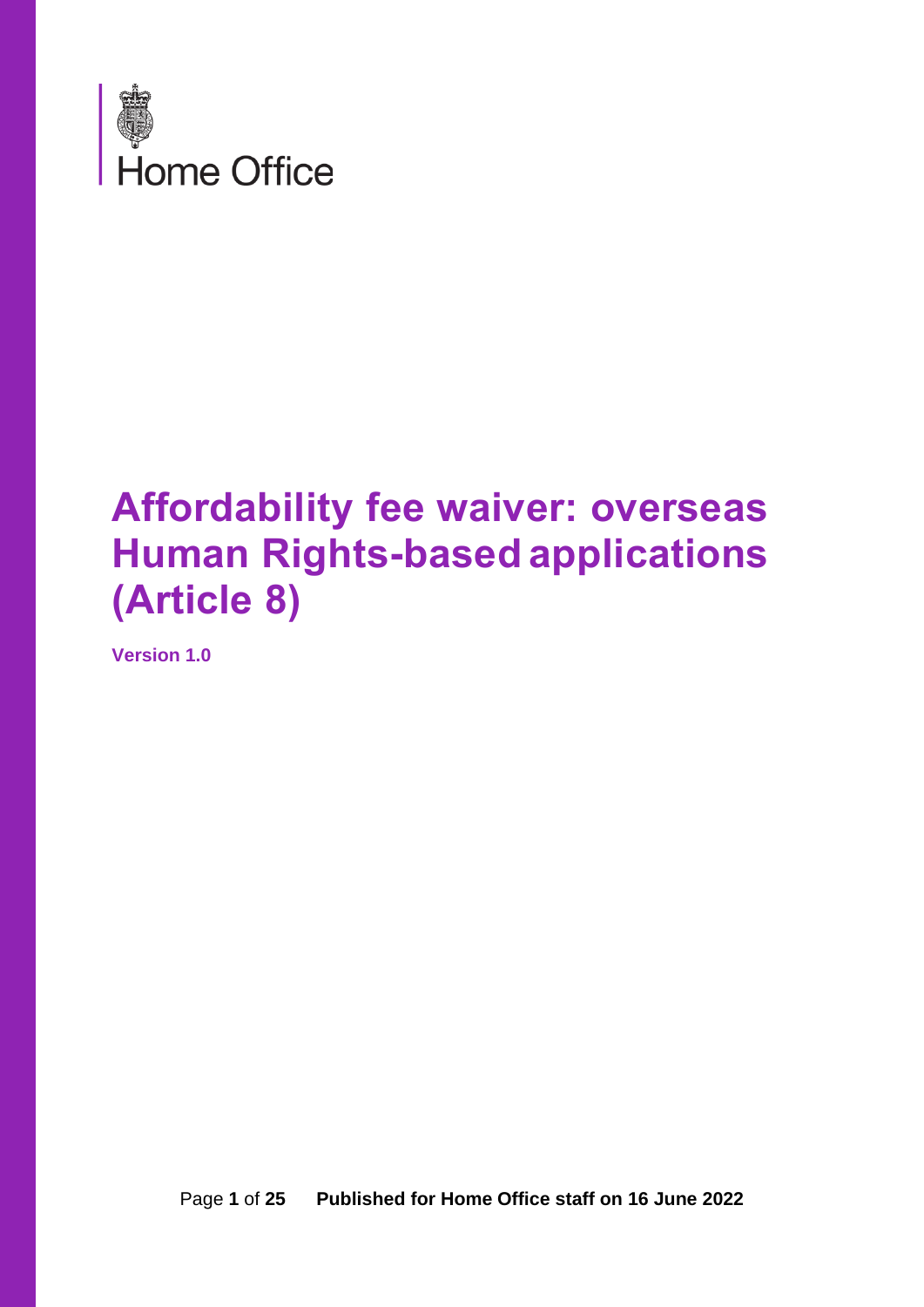# <span id="page-1-0"></span>**Contents**

| The applicant's income is not sufficient to meet a child's needs 15                |  |
|------------------------------------------------------------------------------------|--|
|                                                                                    |  |
|                                                                                    |  |
|                                                                                    |  |
|                                                                                    |  |
|                                                                                    |  |
|                                                                                    |  |
|                                                                                    |  |
|                                                                                    |  |
|                                                                                    |  |
|                                                                                    |  |
| Assessing joint income and assets with a spouse or partner or child and parent. 22 |  |
|                                                                                    |  |
| Published for Home Office staff on 16 June 2022<br>Page 2 of 25                    |  |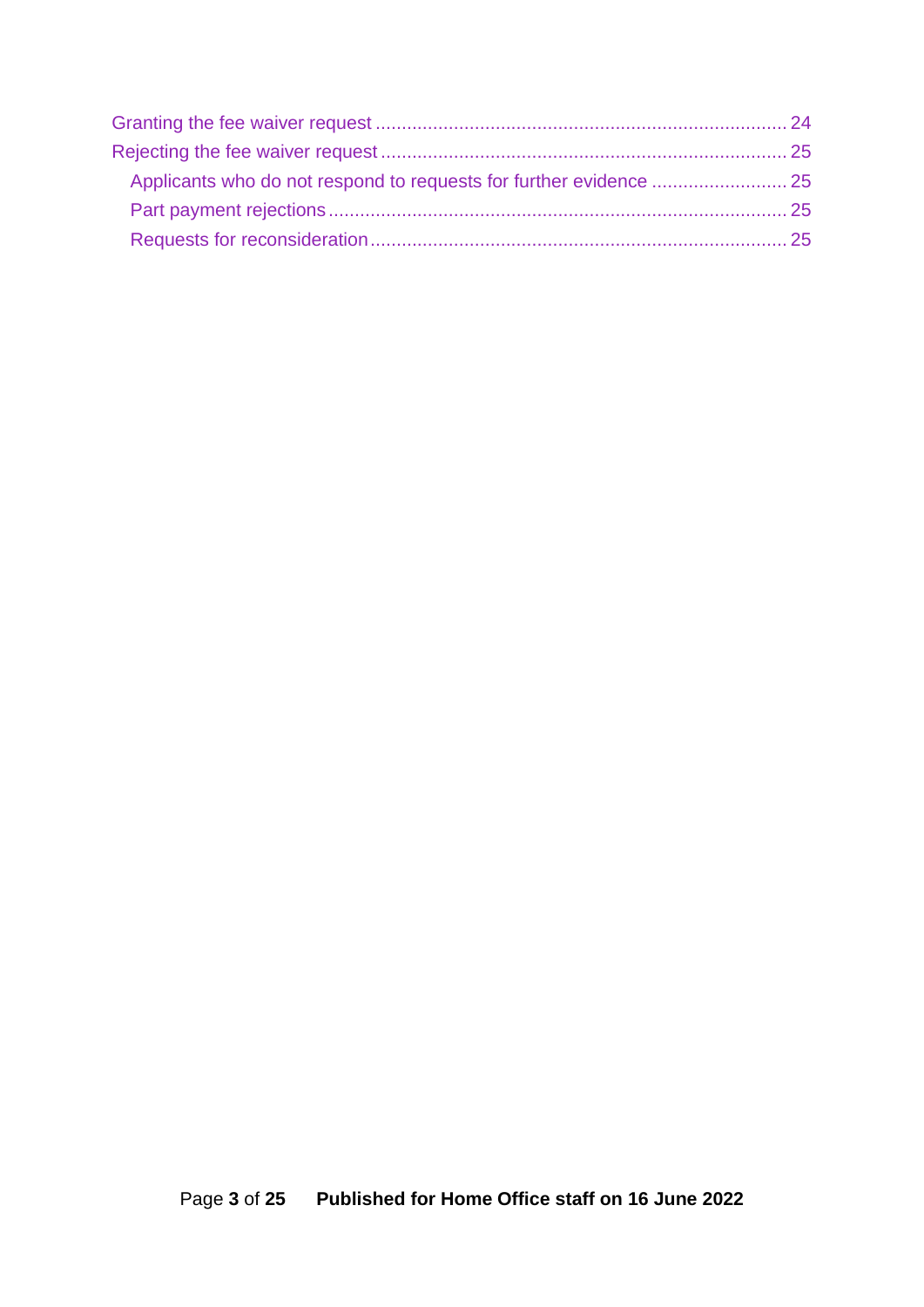# <span id="page-3-0"></span>About this guidance

This guidance tells you how to consider applications for a fee waiver from overseas. This applies to those who are going on to make a specified human rights application and where to require payment of the fee before deciding the application would be incompatible with a person's rights under Article 8 of the European Convention on Human Rights (ECHR).

## <span id="page-3-1"></span>**Contacts**

If you have any questions about the guidance and your line manager or senior caseworker cannot help you or you think that the guidance has factual errors, then email Family Policy.

If you notice any formatting errors in this guidance (broken links, spelling mistakes and so on) or have any comments about the layout or navigability of the guidance, then you can email the Guidance Rules and Forms team.

## <span id="page-3-2"></span>**Publication**

Below is information on when this version of the guidance was published:

- version **1.0**
- published for Home Office staff on **16 June 2022**

## <span id="page-3-3"></span>**Changes from last version of this guidance**

This is new guidance.

## <span id="page-3-4"></span>**The application process for making a fee waiver request**

The immigration application process for an overseas fee waiver must be submitted online using the digital (online) request form.

It is important to note that a fee waiver application is not an immigration or nationality decision, which means the outcome of a fee waiver application should not be taken as an indicator on the outcome of a subsequent immigration or nationality application. It is also not a barrier to entry into the UK.

Online applicants granted a fee waiver will receive a token to use when completing their application allowing them to proceed without paying the fee. Online applicants without a fee waiver will have to submit the relevant fee in order to resume with their application to enter the United Kingdom. Tokens can only be used in relation to the named individual for whom the waiver request was granted, otherwise the token will be rejected as invalid.

#### **Related content**

**[Contents](#page-0-0)** 

Page **4** of **25 Published for Home Office staff on 16 June 2022**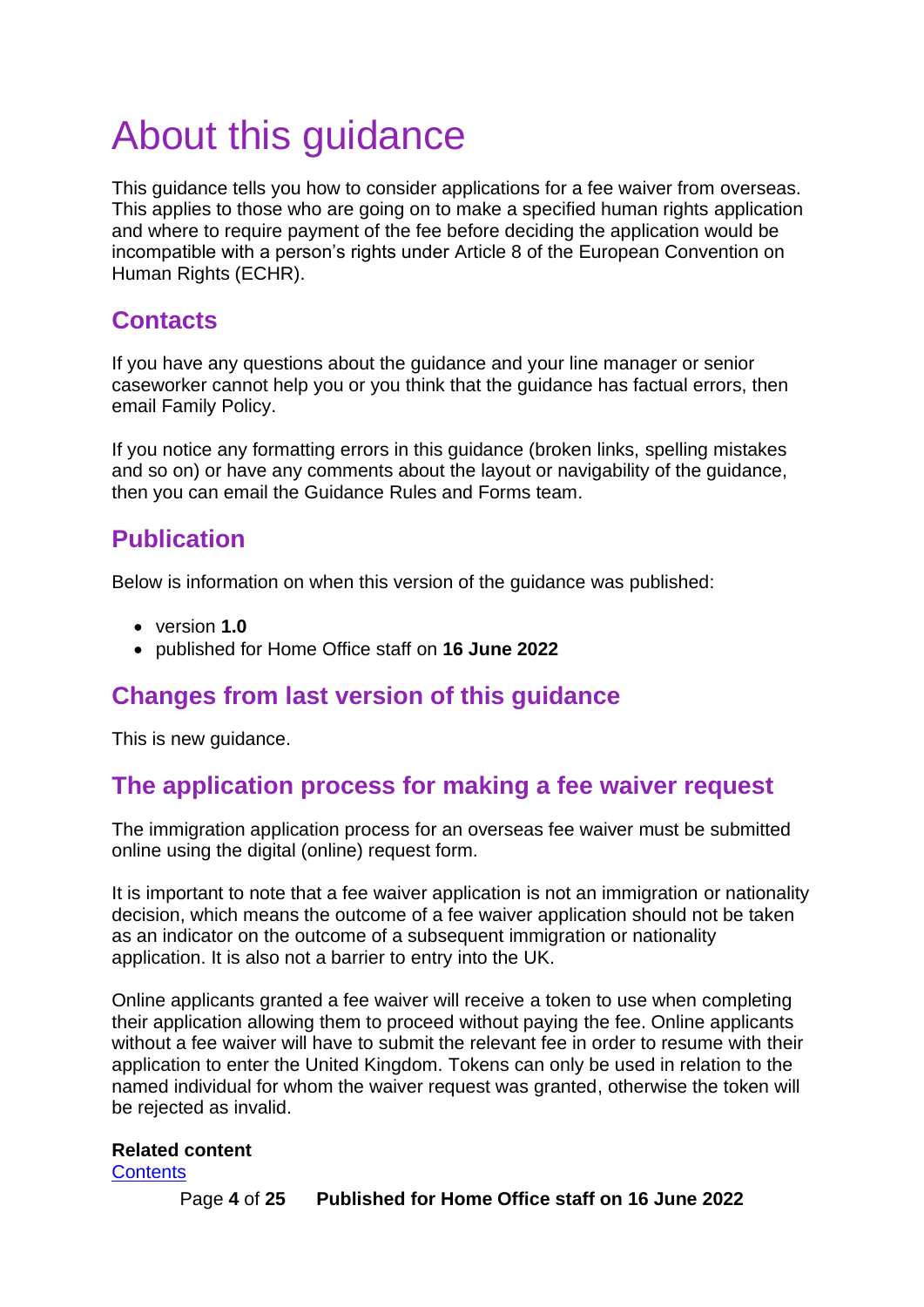# <span id="page-4-0"></span>**Summary**

This guidance explains which applicants are eligible for a fee waiver and the circumstances in which they will qualify for a fee waiver.

Fee waivers can be granted to those making a specified human rights application, where to require payment of the fee would be incompatible with a person's rights under the European Convention on Human Rights (ECHR).

# <span id="page-4-1"></span>**Consideration**

A fee waiver must be granted if the applicant and sponsor are assessed and found either:

- to credibly demonstrate they cannot afford the fee
- that their income is not sufficient to meet their child's needs

The primary consideration on whether someone is eligible for a fee waiver is an **affordability test** to assess whether the applicant and sponsor has credibly demonstrated that they **cannot afford the fee**. This applies when the applicant and sponsor do not have sufficient funds at their disposal, after meeting their essential living needs, to pay the fee.

Fee waivers should be granted if the applicant and sponsor have credibly demonstrated that they **meet the affordability test**.

The need to **safeguard and promote the welfare of a child in the UK** should be a primary consideration in deciding any claim. This means careful consideration needs to be given as to whether the applicant and sponsor are unable to meet the needs of a child and whether being required to pay the fee would deprive the child of having these needs met. The same approach should be applied to children not in the UK but who may be affected by the payment of the fee as per **MM (Lebanon) v SSHD** [2017] UKSC 10 paras 46 and 91.

## <span id="page-4-2"></span>**Evidence**

In completing the fee waiver request form, the applicant and sponsor must provide details and supporting evidence for both their own financial circumstances and those of any individual on whom the applicant is dependent for financial support. It is the responsibility of the applicant and sponsor to provide a full account as to their financial circumstances, and to demonstrate that those who are supporting them are reasonably unable to provide funding to support the payment of the fee. It is ultimately at the caseworker's discretion as to whether these considerations have been adequately demonstrated.

Evidential flexibility should only be applied to an application for a fee waiver in exceptional circumstances, where the caseworker is satisfied that there is clear and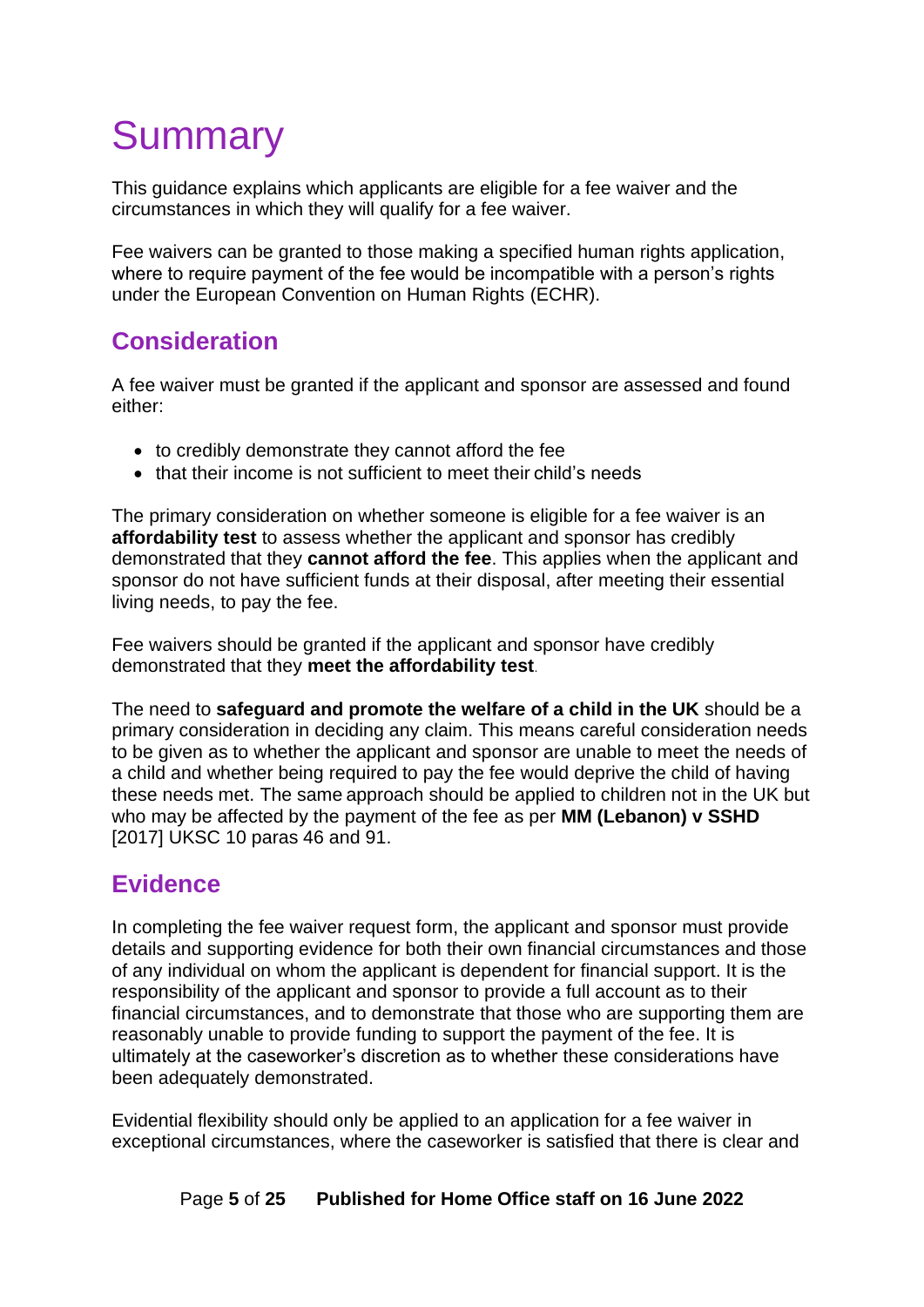compelling evidence that the individual will not be able to afford the fee or if there is a compelling reason why the evidence cannot be provided.

Each case should still be considered on its own individual merits, and the onus is on the applicant to demonstrate that they qualify for a fee waiver.

The fee waiver can be rejected for a range of reasons, including if the applicant has:

- not provided reliable information about their circumstances
- intentionally disposed of funds
- been purchasing items within their income but outside of what is essential or spending excessively
- sufficient savings to pay the fee and/or income in excess of their essential needs (whether being spent or not) which shows they can afford the fee
- not taken reasonable steps to ensure they have sufficient funds to pay a foreseeable fee

When applying for a fee waiver the applicant and sponsor will be asked to provide details of their financial circumstances. This will typically be in the form of statements covering the 6-month period prior to the date of application for all bank or building society accounts they hold, and a full breakdown of their monthly income and expenditure at the time of application.

Evidence should be provided where a charity or local authority is providing support, particularly if it is claimed that such support cannot continue.

The total amount to be paid by an applicant and sponsor for the application must be considered when a fee waiver request is made. This includes both the immigration application fee and the Immigration Health Surcharge (IHS) combined. Fee waivers are also available for applicants who are able to pay the immigration fee but who are unable to pay all, or only part, of the IHS.

This is a brief summary, please refer to the complete guidance below before deciding an application.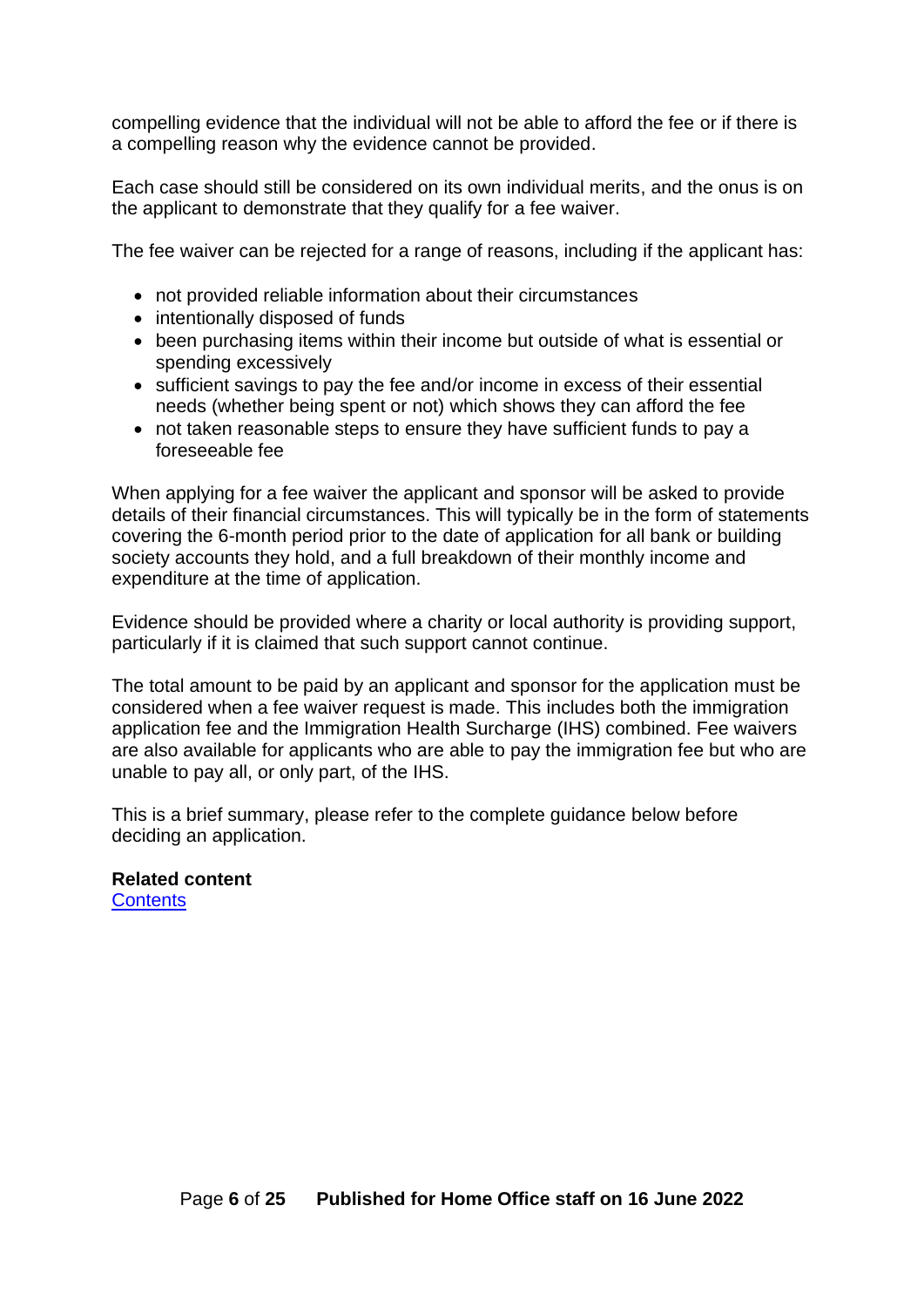# <span id="page-6-0"></span>Applicants eligible for a fee waiver

Eligible applicants are those making certain specified human rights applications where to require payment of the fee before deciding the application would be incompatible with a person's rights under Article 8 of the European Convention on Human Rights (ECHR).

#### **This guidance applies to the following types of application:**

- Paragraphs 276U and 276AA (partner or child of a member of HM Forces)
- Paragraphs 276AD and 276AG (partner or child of a member of HM Forces) where the sponsor:
	- $\circ$  is a foreign or Commonwealth member of HM Forces
	- o has at least 4 years' reckonable service in HM Forces at the date of application
- Part 8 of these Rules (family members) where the sponsor:
	- $\circ$  is present and settled in the UK
	- o has refugee or humanitarian protection status in the UK, but not under paragraphs 319AA to 319J (points-based system (PBS) dependents), paragraphs (281-283), (sponsor granted settlement as a PBS Migrant)
- Part 4 or Part 7 of Appendix Armed Forces (partner or child of a member of HM Forces) where:
	- o the sponsor is a British citizen or has at least 4 years' reckonable service in HM Forces at the date of application
- Appendix FM (family members)

**Applicants will only be granted a fee waiver on the basis of their Article 8 ECHR rights in cases where the underlying human rights claim on which they rely forms a substantive basis of their application.** This will not be the case where, for example, Article 8 is mentioned in passing as part of an application which is primarily made on another basis.

The courts have made plain that the 'strength and force' of the underlying human rights claim is relevant when deciding whether it is appropriate to grant a fee waiver.

**If a fee waiver request is not made on the basis of any of the specified applications listed above or where the substantive basis for the claim is not human rights, a fee waiver should not be considered.** In these circumstances the applicant should be told that their application is not eligible for a fee waiver and that they must pay the relevant specified fee in order to have their application considered.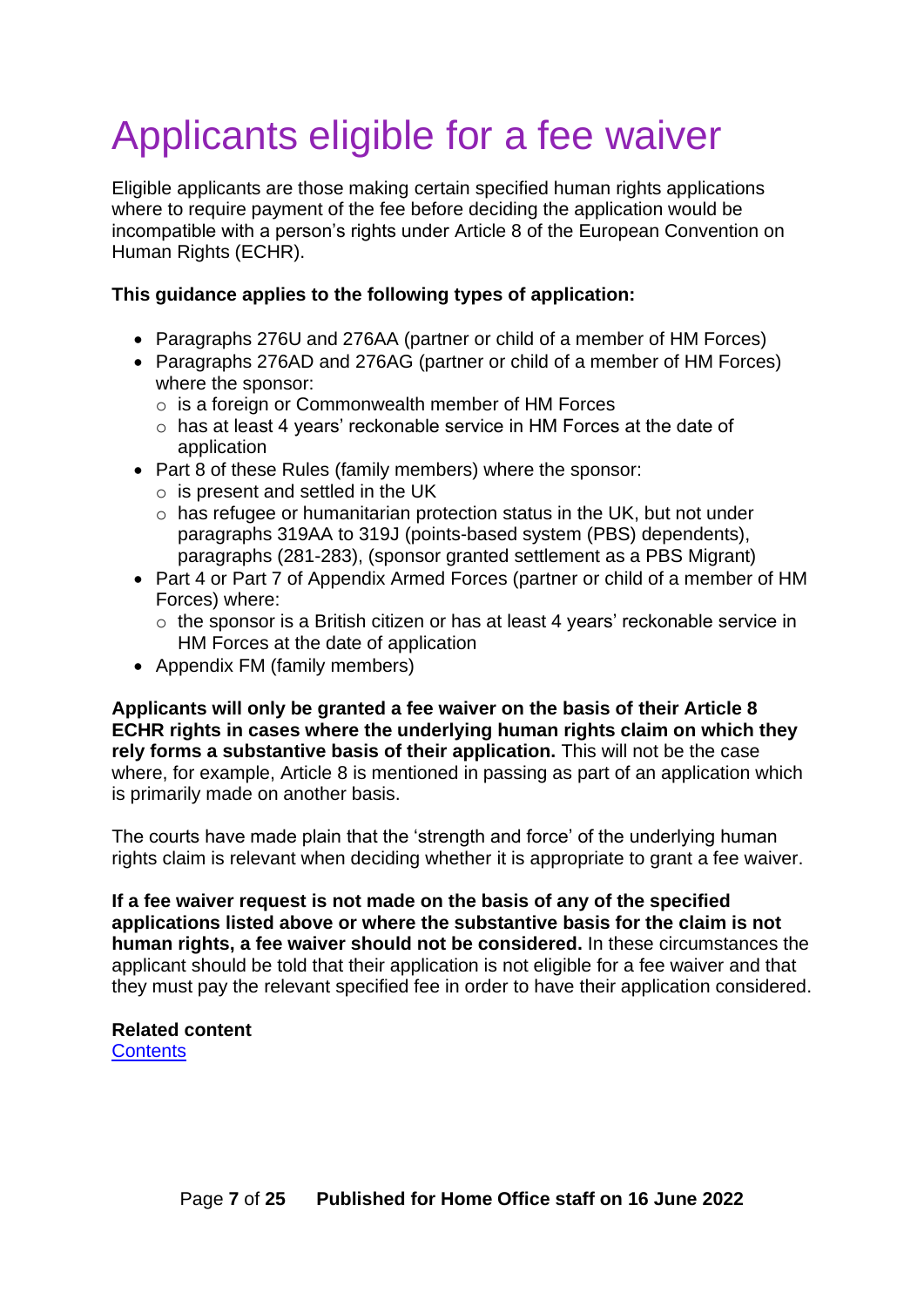# <span id="page-7-0"></span>**Affordability**

# <span id="page-7-1"></span>**Affordability definition**

The applicant and sponsor are considered unable to pay the fee when they do not have sufficient funds at their disposal to pay the required fee after meeting their essential living needs, and continuing to meet any child's essential needs, such as housing and food. This is the primary assessment for whether a fee waiver should be granted.

## <span id="page-7-2"></span>**Assessing affordability**

The affordability test seeks to assess the amount of income and savings available once accommodation and essential living needs for the applicant, sponsor and any dependants have been met.

The total amount of resource available to the applicant and sponsor must be considered, including any savings the individual or individuals may have. This should be applied to the total amount required by the applicant and sponsor to pay for the applicant's application and the applications of any dependants.

In addition to assessing the applicant, an assessment of the sponsor's ability to pay the fee is undertaken as the sponsor has a financial relationship with the applicant directly pertaining to the applicant coming to the UK.

When assessing a fee waiver application and whether the applicant or sponsor cannot afford to pay the fee, consideration must be given to all the financial circumstances of the applicant and the sponsor, to include whether:

- the applicant has an urgent need to travel to the UK and, if not, whether the applicant and sponsor could reasonably be expected to save for the fee in the coming months. If it is considered that the applicant and sponsor do have sufficient amounts of surplus income to save for the fee in the next few months, the applicant and sponsor should be advised to make efforts to save for the fee before coming to the UK
- an applicant and sponsor are having their, and any dependant's, accommodation and essential living needs met by others but are still in a situation where they can credibly demonstrate they cannot afford the fee - this could be because support is provided by the applicant's and sponsor's family and friends, a charity or NGO, or a local authority or through support provided by their home country's government
- the applicant and sponsor have any savings, or made reasonable efforts to save for the fee across a reasonable amount of time in the past 6 months - this is to ensure that only those who genuinely cannot afford the fee or have not had the ability to save for the foreseeable fee qualify for a fee waiver
- the applicant and sponsor have spent in excess of their essential living needs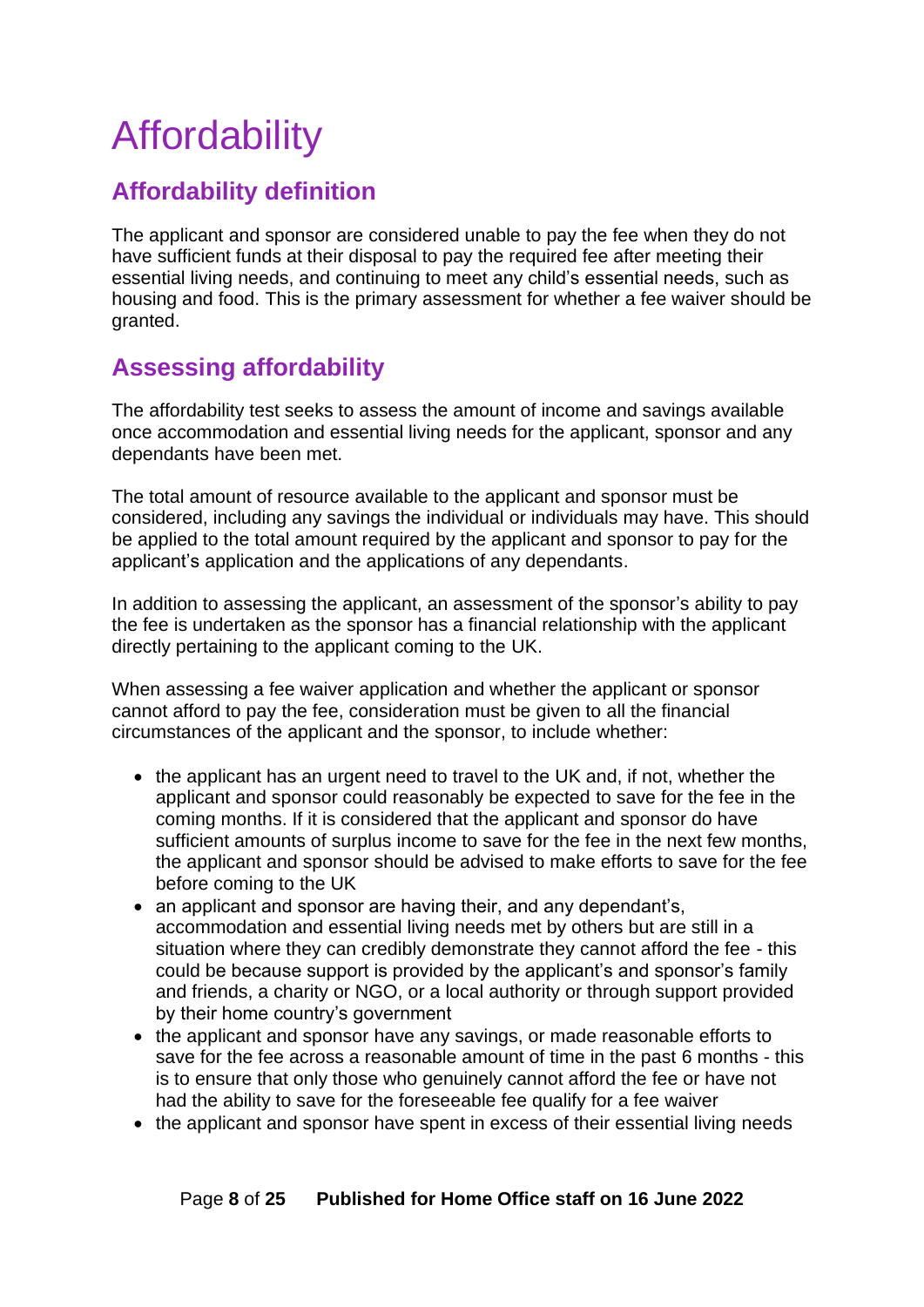The onus on demonstrating that a fee cannot be afforded lies with the applicant and sponsor. They must provide **clear and compelling evidence that they are unable to afford the fee. If both the applicant and sponsor have credibly demonstrated that they meet the affordability test then a fee waiver should be granted**.

Using the information provided, the application needs to be addressed using the questions set out in the **Relevant questions in assessing affordability section** (pages 13 to 15) as a guide, considering the ability of the applicant and the sponsor to pay the fee.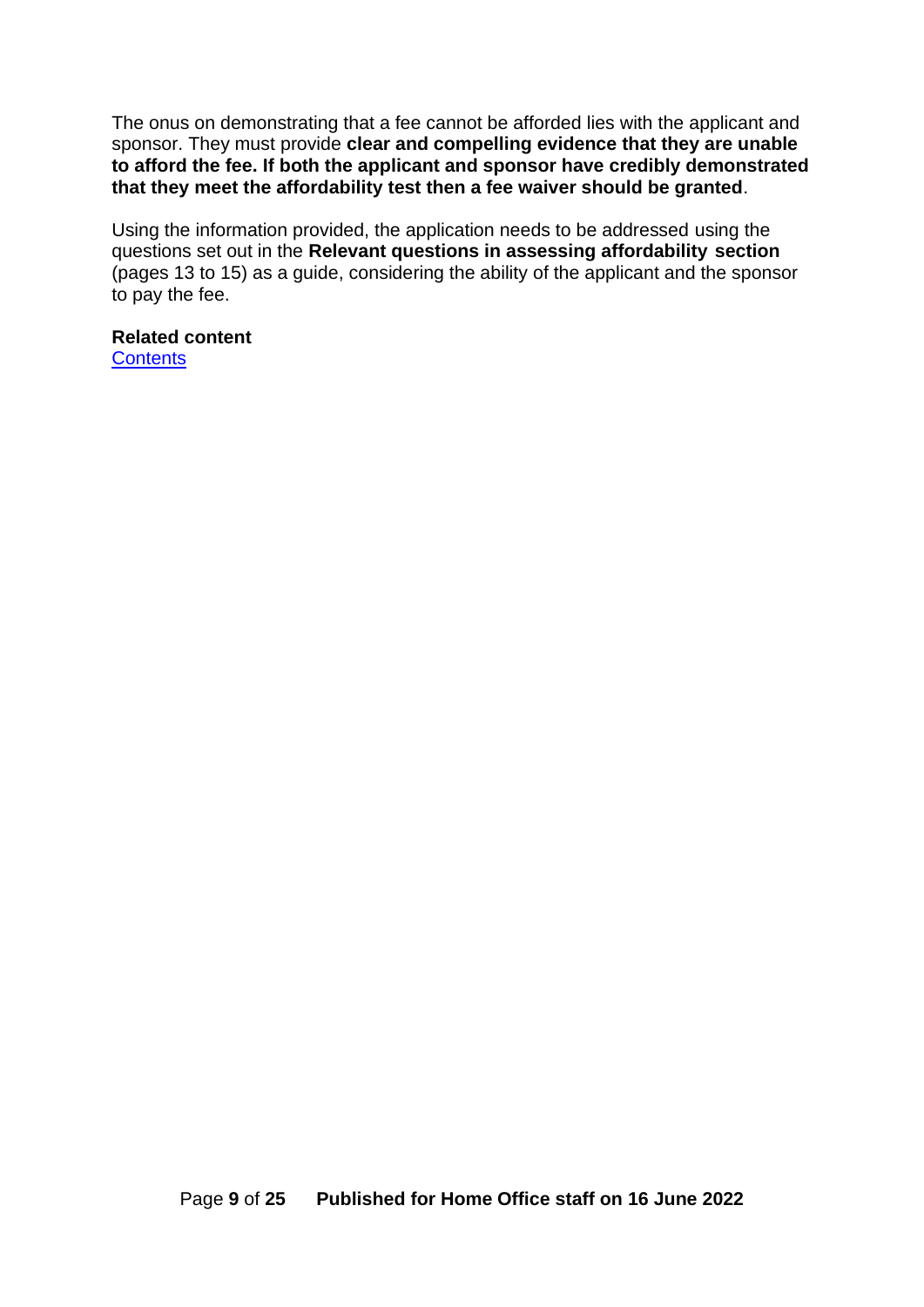# <span id="page-9-0"></span>Family units and 'partial' fee waivers

One or more family members who are dependants on an application can be granted a fee waiver. An applicant can complete a fee waiver request form for the relevant individual dependent family members, or by the main applicant stating that **they can pay the fee for their application (and possibly for some dependants) but are unable to pay the fee for all of their dependants.** In these circumstances, the main applicant will be asked to specify which dependants are applying for a fee waiver and which are not. **However, it is not possible for part of the immigration fee to be waived and part of the fee to be paid for individual applicants**.

**Applicants should complete the online form and submit documentary evidence of the financial circumstances of the household as detailed in the online form.** This could be evidence from the main applicant, their partner (if any), sponsor and any other adult with whom the main applicant lives and from whom they receive financial support. Financial circumstances of all dependants and details of all public benefits that they are claiming should also be included.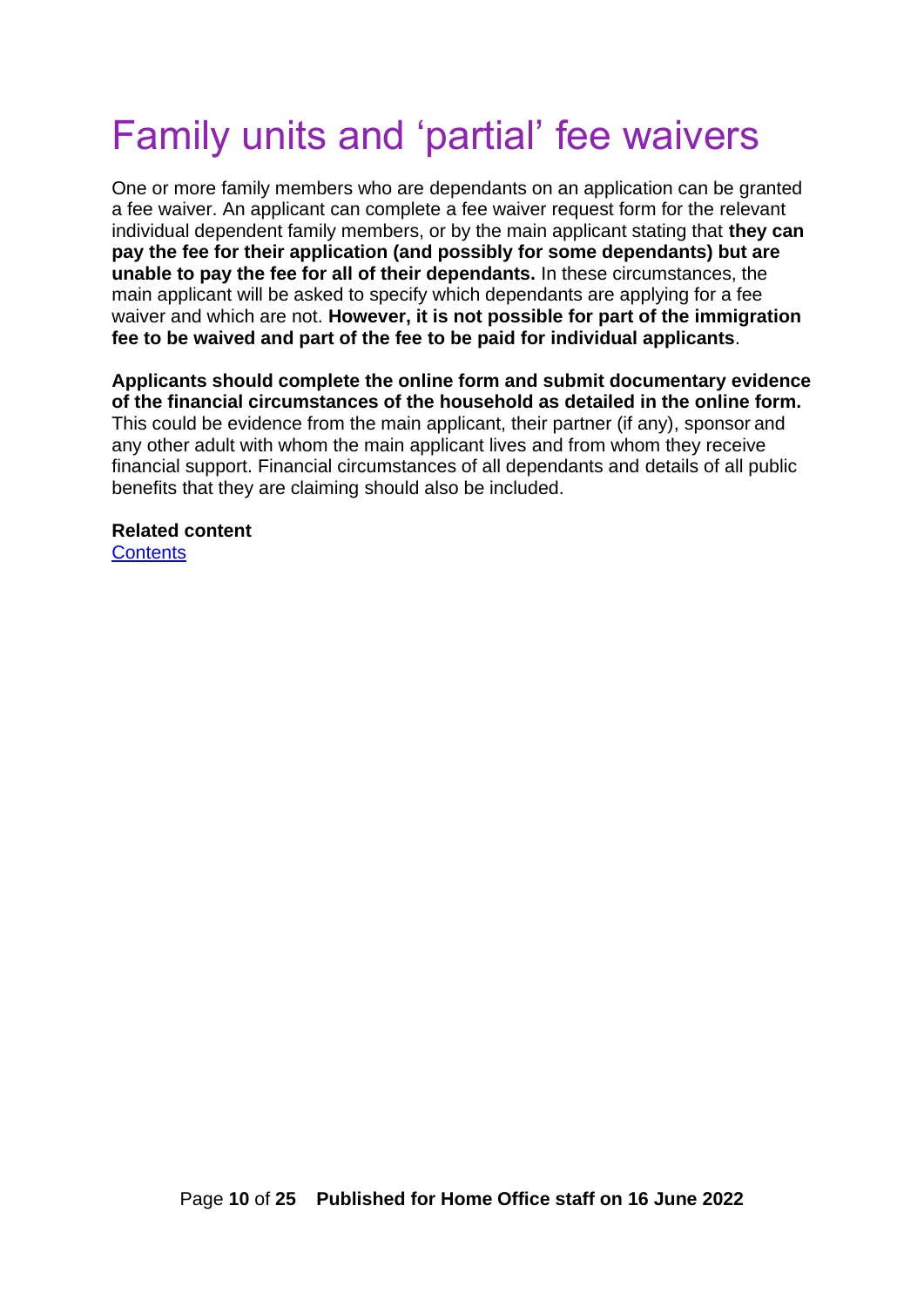# <span id="page-10-0"></span>Assessing a fee waiver

Applicants for a fee waiver under this guidance must be seeking Entry Clearance in one of the specified human rights routes set out above and have a substantive basis for being considered for a grant of such leave.

A fee waiver must be granted if the applicant and sponsor are assessed and found either:

- to credibly demonstrate they cannot afford the fee
- their income is not sufficient to meet their child's needs

Financial values must be provided in pounds sterling. If a value has been provided another currency, the caseworker should use the website Oanda to convert the currency to pounds sterling using the current exchange rate.

## <span id="page-10-1"></span>**Evidential flexibility**

**Evidential flexibility is a principle which allows the decision maker to decide a case without requiring all the evidence or information set out on the application form.**

However, this is only likely to be applicable in exceptional circumstances. For example, if the additional missing evidence is unnecessary because the other evidence provided is clear and compelling, or if there is a compelling reason why the evidence cannot be provided, then evidential flexibility should be applied.

The onus is on the applicant and sponsor to provide sufficient evidence to satisfy the decision maker that a fee waiver should be granted, but there will be some cases where providing evidence is more difficult than in others.

If you are satisfied that the applicant and sponsor have provided clear and compelling evidence as to their circumstances and that, without a fee waiver, they will not be able to apply for leave to remain, then evidential flexibility can be applied. **If you are unsure, please refer to an Entry Clearance Manager before applying evidential flexibility**.

In exceptional circumstances, an application may be accepted if an applicant does not complete every section of the relevant application form. Make an assessment based on the information provided to determine if it provides a clear and compelling basis for the decision to be made. It will normally be necessary to have all relevant bank statements to make a decision.

Each case should still be considered on its own individual merits in line with the current guidance. If further evidence is required, further enquiries may be made, especially where the applicant has provided minimal or no evidence in their application and the information is not sufficient to make an informed decision, but it remains the responsibility of the applicant to sufficiently evidence their claimed

Page **11** of **25 Published for Home Office staff on 16 June 2022**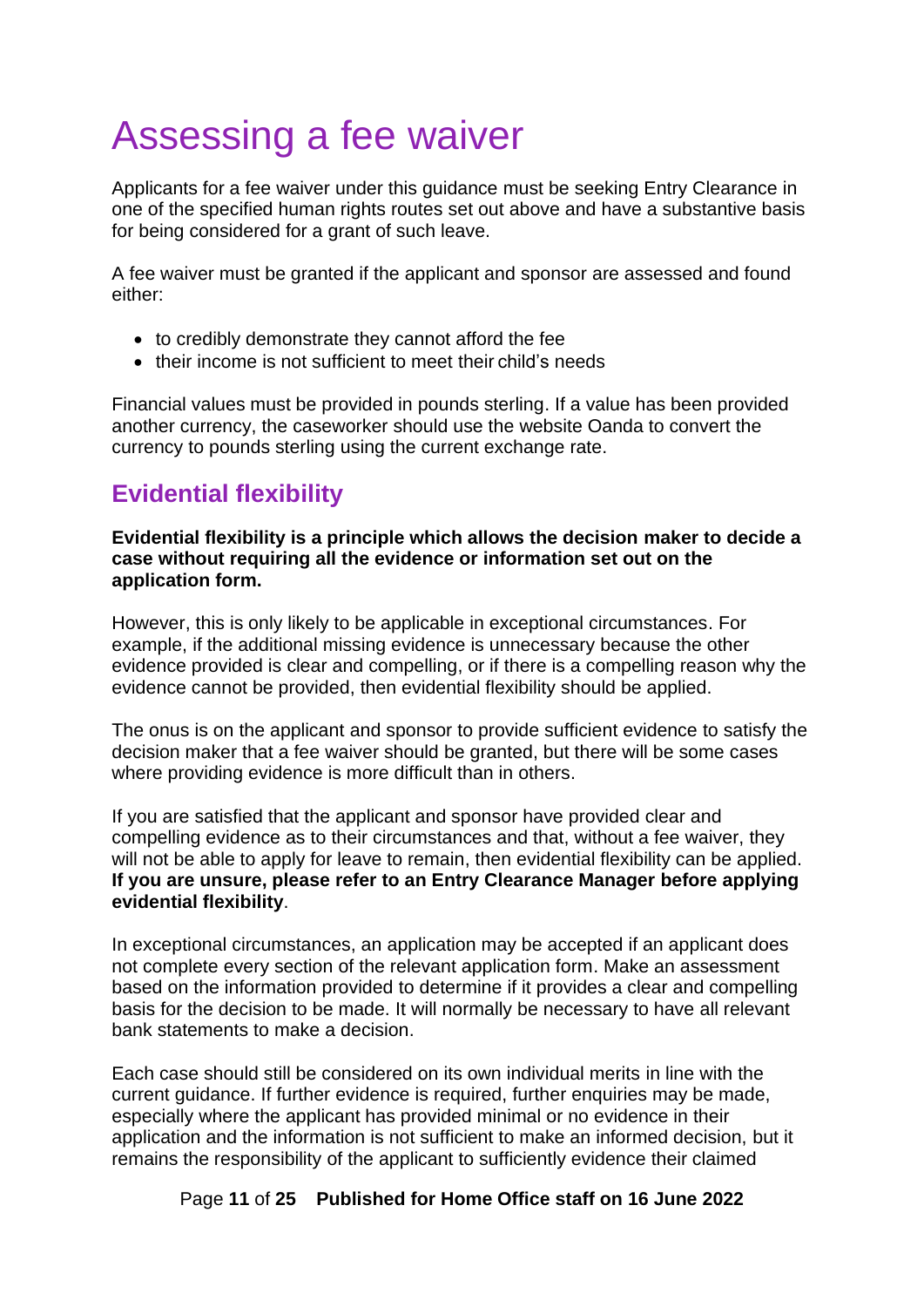financial circumstances, or to provide a credible explanation of why such evidence is not available.

If you believe the applicant may qualify for a fee waiver in circumstances where all requested documentary evidence has not been provided but remain unsure, please refer to a senior caseworker before applying evidential flexibility.

## <span id="page-11-0"></span>**Evidential language requirements**

Where any specified documents provided are not in English or Welsh, the applicant must provide the document in the original language and a full translation that can be independently verified by the Entry Clearance Officer, Immigration Officer or the Secretary of State. The translation must be dated and include:

- confirmation that it is an accurate translation of the document
- the full name and signature of the translator or an authorised official of the translation company
- the translator or translation company's contact details
- if the applicant is applying for leave to remain or indefinite leave to remain, certification by a qualified translator and details of the translator or translation company's credentials

## <span id="page-11-1"></span>**Relevant questions in assessing affordability**

The applicant and the sponsor should be assessed in the same way, with caseworkers using the below questions as a guide. It would be sensible for the caseworker to assess a UK-based sponsor first as the evidence is likely to be easier to assess than an overseas applicant.

## <span id="page-11-2"></span>The sponsor

#### **The questions below apply to the applicant's sponsor only.**

- 1. Has the sponsor stated that they cannot afford the fee on behalf of the applicant?
- 2. If travel to the UK is not urgent is it reasonable to expect the sponsor to make attempts to save in order to be able to afford the fee? What steps have been taken by the sponsor to save for the visa application fee? If this is not the case the sponsor should be asked to provide an explanation about their ability to save. If travel is urgent the sponsor should provide an explanation and evidence as to why travel cannot be deferred to enable sufficient time to save for the fee.
- 3. Does the sponsor have responsibility for their own finances or is responsibility assumed by another person or persons? If so, who assumes responsibility?
- 4. Does the sponsor pay for their accommodation? If not, who does?
- 5. How does the sponsor meet their essential living needs? (i.e. do they pay for them/are they donated? If so, by whom?)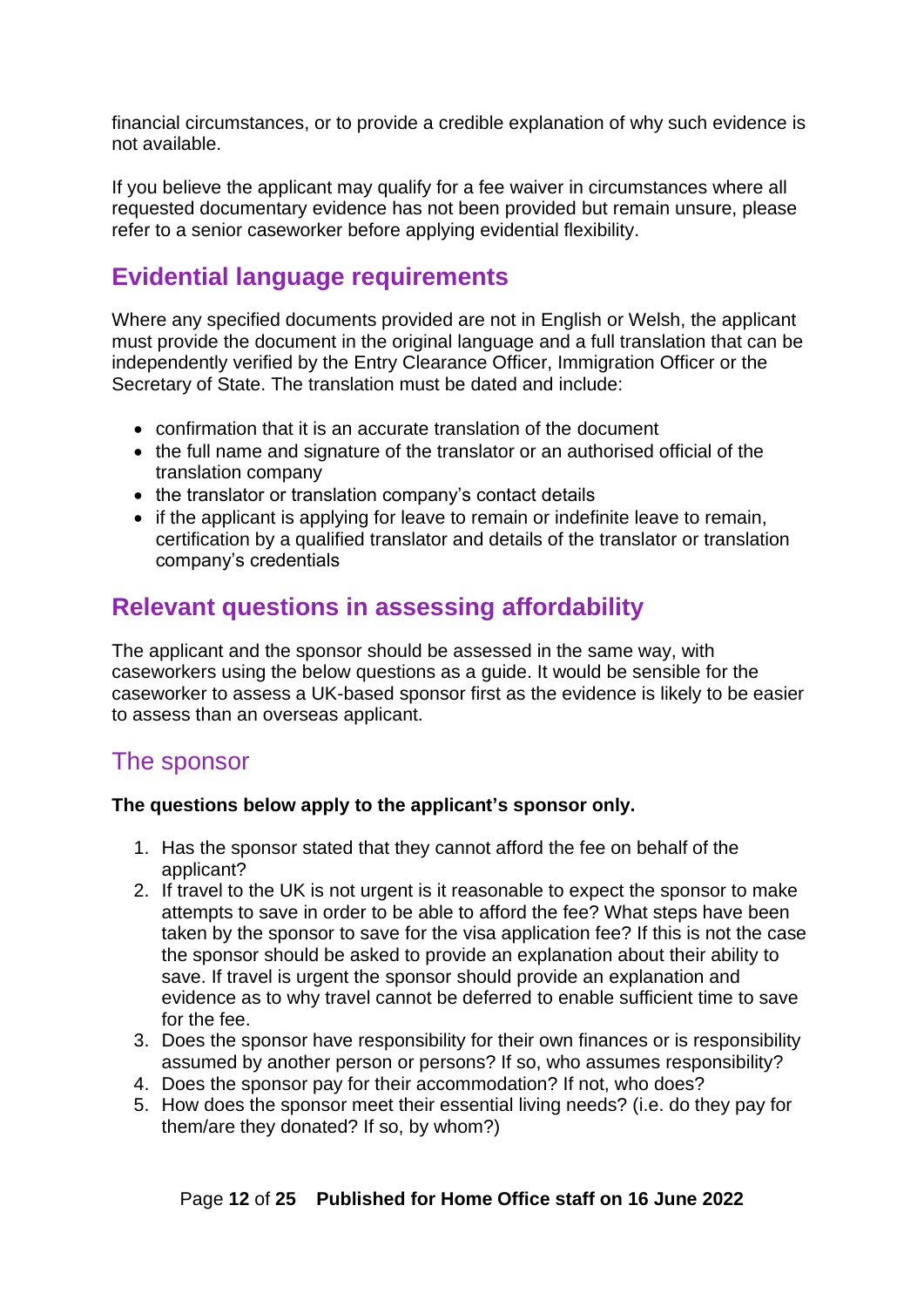- 6. What sources of income does the sponsor have? This includes all sources of income including that of their partner/spouse or income provided to them by any adult the sponsor lives with.
- 7. Has the sponsor provided evidence of sources of income, including details of all bank accounts or other assets such as bonds or investments that they and their partner/spouse hold? (If not, these details must be requested.) This also applies to any savings or investments that may be held for them by another adult that they live with.
- 8. Does the sponsor have surplus income, excluding accommodation and essential living needs, that could be used to pay the fee or to save for the fee in the near future?
- 9. Has the sponsor made any non-essential and excessive purchases, such as money spent on holidays or luxury items? Do the bank statements and other financial evidence demonstrate that the sponsor has sufficient savings to pay the fee?
- **10.**Is the information provided, even if not complete, sufficient to indicate that evidential flexibility, as described above, should be applied?

## <span id="page-12-0"></span>The applicant

#### **The questions below apply to the applicant only.**

- 11.Has the applicant stated that they cannot afford the fee?
- 12.If travel to the UK is not urgent is it reasonable to expect the applicant to make attempts to save in order to be able to afford the fee? What steps have been taken by the applicant to save for the visa application fee? If this is not the case the applicant should be asked to provide an explanation about their ability to save. If travel is urgent the applicant should provide an explanation and evidence as to why travel cannot be deferred to enable sufficient time to save for the fee.
- 13.Does the applicant have responsibility for their own finances or is responsibility assumed by another person or persons?? If so, who assumes responsibility?
- 14.Does the applicant pay for their accommodation? If not, who does?
- 15.How does the applicant meet their essential living needs? (such as do they pay for them/are they donated? If so, by whom?)
- 16.What sources of income does the applicant have? This includes all sources of income including that of their partner, sponsor or provided to them by any adult the applicant or sponsor lives with.
- 17.Has the applicant provided evidence of sources of income, including details of all bank accounts or other assets such as bonds or investments that they, their partner or sponsor hold? (If not, these details must be requested) This also applies to any savings or investments that may be held for them by another adult that they live with.
- 18.Does the applicant have surplus income, excluding accommodation and essential living needs, that could be used to pay the fee or to save for the fee in the near future?
- 19.Has the applicant made any non-essential and excessive purchases, such as money spent on holidays or luxury items? Do the bank statements and other financial evidence demonstrate that the applicant has sufficient savings to pay the fee?

Page **13** of **25 Published for Home Office staff on 16 June 2022**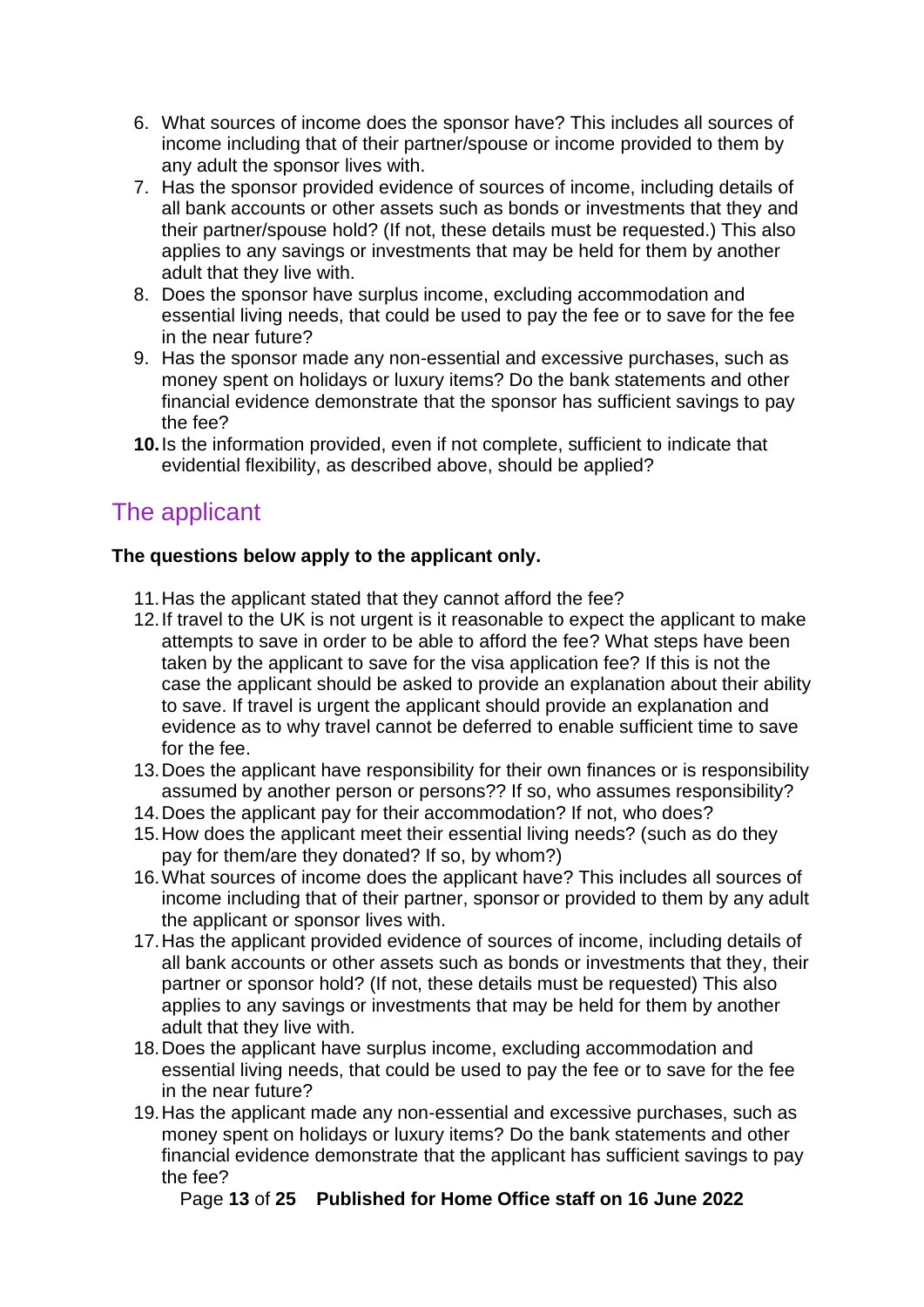- 20.How is the applicant meeting the cost of travel to the UK?
- 21.Is the information provided, even if not complete, sufficient to indicate that evidential flexibility, as described above, should be applied?
- 22.Is the applicant or sponsor financially dependent on someone who can afford to pay the fee?

### <span id="page-13-0"></span>Saving for the fee

An applicant and sponsor should not be expected to take clear financial risks in saving for the fee, such as cancelling insurance policies or not paying housing costs such as rent in order to save for the fee, and caseworkers are not expected to have a detailed understanding of the financial options available to applicants, for example whether an applicant or sponsor should remortgage their property in order to raise money to pay the fee. **However, if it is clear that there is sufficient income to save for the fee over a reasonable amount of time, then a caseworker may decide that saving for the fee is attainable.**

In addition when looking at the future ability to save, a caseworker will need to consider whether saving over a long period of time, for example 2 years, is reasonable. A caseworker may reasonably feel this is an excessive period of time. However a caseworker may feel a much shorter period of time such as 6 months is reasonable if travel to the UK is not urgent.

A reasonable and discretionary approach should be taken when considering whether sufficient actions have been taken, to date, to save for the fee by both applicant and sponsor over a reasonable amount of time.

For example if it is clear that the applicant and sponsor have had a reasonable amount of disposable income from the evidence provided but cannot adequately explain why they have not saved for the fee over recent months the caseworker may reasonably decide that insufficient efforts have been made to save for the fee. As a guideline a caseworker should look at the applicant's and sponsor's ability to have saved in a period of at least 6 months immediately before the date of the fee waiver application.

Those with a **zero hours contract** or a contract similar to this in principle and whose income is not guaranteed, should be assessed by considering the amount of regular income earned in the 6 months preceding the application.

**Surplus income is assessed as income after accommodation and essential living needs have been met**. This includes housing or accommodation and utilities, food, clothing, toiletries, non-prescription medication and household cleaning items.

It would also include the costs of travel and communication to enable the supported persons to maintain interpersonal relationships and access a reasonable level of social, cultural and religious life. In regards to sponsors who will very likely be in the UK, a broad breakdown of these essential living needs and the weekly cost associated with them can be found in [the latest report on review of cash allowance](https://www.gov.uk/government/publications/report-on-review-of-cash-allowance-paid-to-asylum-seekers)  [paid to asylum seekers.](https://www.gov.uk/government/publications/report-on-review-of-cash-allowance-paid-to-asylum-seekers) See also the letter from the Minister for Immigration Compliance and the Courts to Chief Executives of Local Authorities dated 8 June

Page **14** of **25 Published for Home Office staff on 16 June 2022**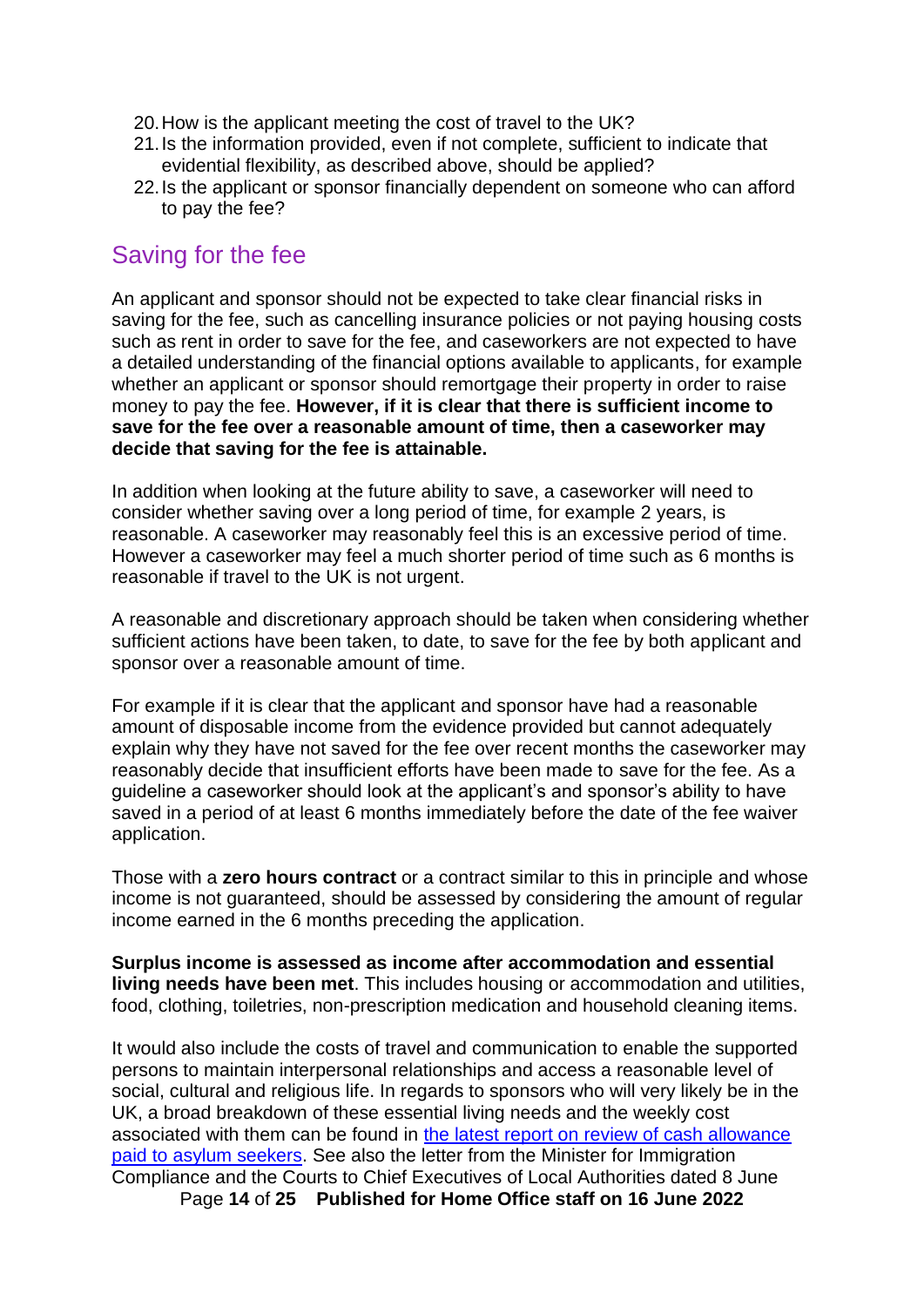#### 2020 which sets out a new weekly rate from

[https://static1.squarespace.com/static/5e79d8e733732027022479bb/t/5ee75fd7dd4f](https://static1.squarespace.com/static/5e79d8e733732027022479bb/t/5ee75fd7dd4fcc49482efd6a/1592221655440/08.06.20+Chief+Executives+letter-+asylum+support+rate+increase.pdf) [cc49482efd6a/1592221655440/08.06.20+Chief+Executives+letter-](https://static1.squarespace.com/static/5e79d8e733732027022479bb/t/5ee75fd7dd4fcc49482efd6a/1592221655440/08.06.20+Chief+Executives+letter-+asylum+support+rate+increase.pdf) [+asylum+support+rate+increase.pdf](https://static1.squarespace.com/static/5e79d8e733732027022479bb/t/5ee75fd7dd4fcc49482efd6a/1592221655440/08.06.20+Chief+Executives+letter-+asylum+support+rate+increase.pdf)

These essential living needs and costs are a guide and more broadly caseworkers should consider whether the costs explained by the applicant and sponsor are reasonable. Applicants and sponsors should not be spending excessively on items that are clearly not essential for their living needs.

**Taking into account the above, if it is concluded that either insufficient efforts have been made to save for the fee or if the applicant's need to travel to the UK is not urgent and they and the sponsor could save for the fee in the coming months the caseworker can reject the fee waiver application on the grounds that the affordability test has not been met**.

#### **Considering whether travel is urgent.**

If it is clear that the need for the applicant to travel to the UK is urgent then the caseworker need not consider whether the applicant can defer travel to the UK in order for them or the sponsor to save sufficient funds to pay the fee.

**Caseworkers should take a reasonable approach**, applying their discretion, when deciding whether an applicant's need to travel to the UK is urgent. For example if the applicant's partner in the UK was facing serious difficulties and required the applicants urgent support, such as where medical problems had resulted in the partner being unable to go about their lives in a safe and reasonable manner, a caseworker may reasonably consider this as an urgent reason to need to get to the UK.

### <span id="page-14-0"></span>**The applicant's income is not sufficient to meet a child's needs**

Although the needs of children may implicitly have been considered in earlier stages of the request for a fee waiver, this part addresses them directly.

The duty in section 55 of the Borders, Citizenship and Immigration Act 2009 to have regard to the need to safeguard and promote the welfare of a child in the UK means that consideration of the child's best interests, which can also be expressed as the child's wellbeing, must be a primary consideration in carrying out immigration functions that affect them. This means careful consideration needs to be given as to whether by paying the fee, the applicant and sponsor are unable to meet the needs of a child.

**Caseworkers need to consider on a case-by-case basis whether the impact on the child would be significant and also whether it would be disproportionate when considering this against the public interest of funding the broader functions of the immigration system.** For example, if by paying the fee a child may not be able to continue an additional activity such as sport lessons that occur outside of school, and there is no evidence provided that this would cause the child

Page **15** of **25 Published for Home Office staff on 16 June 2022**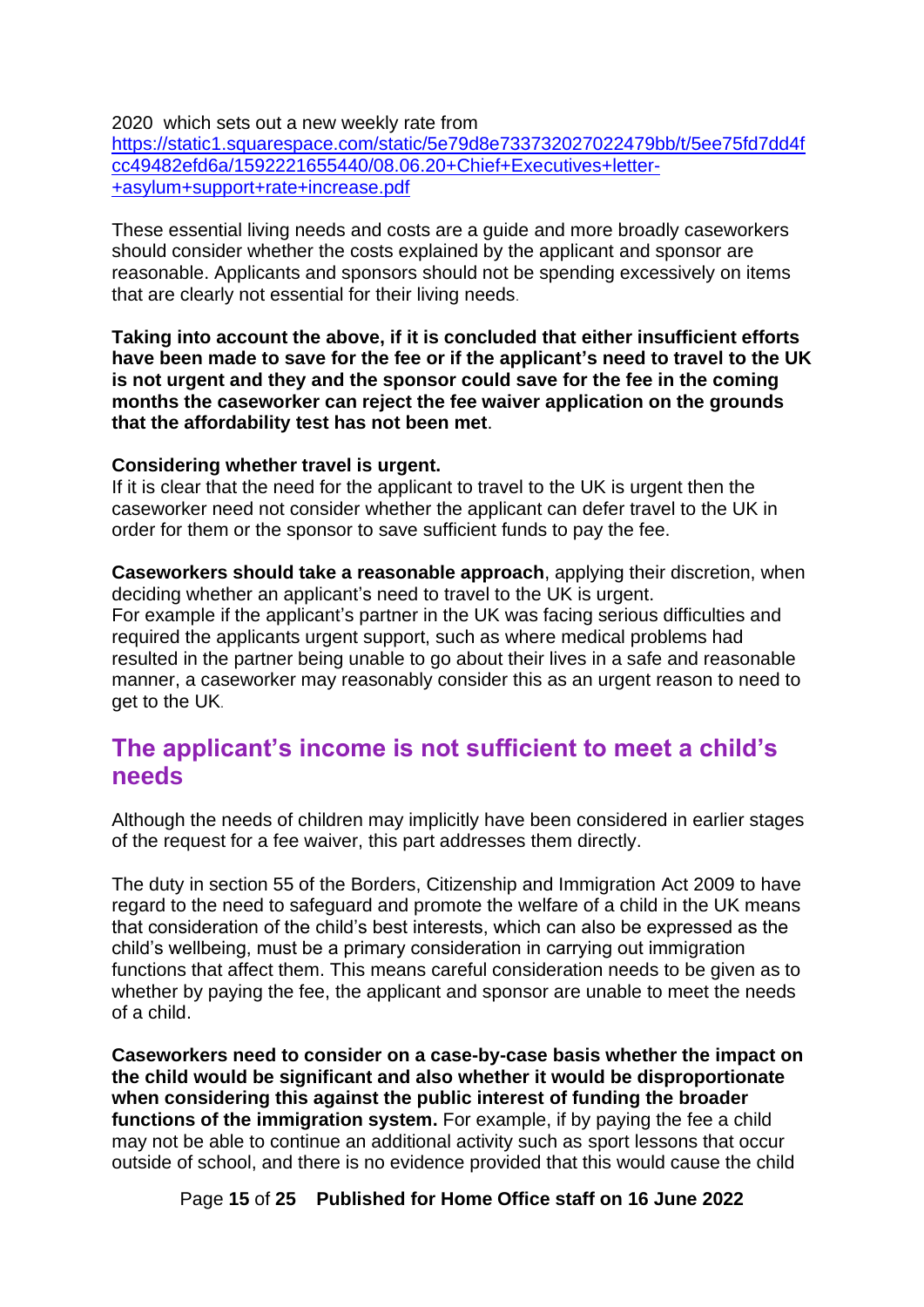particular harm to their wellbeing, the caseworker may feel that this is not significant or disproportionate, therefore the fee should be paid. However, if removal of the sport lessons would particularly harm the wellbeing of the child, the caseworker may feel their removal would be significant and disproportionate, therefore a fee waiver should be granted. **Taking this into account, if clear evidence is provided by the applicant and sponsor, that by paying the fee the needs of a child will not be met, then a fee waiver should be granted. This applies whether a child is within the UK or abroad.**

**When considering a situation where both the parent and child are abroad due consideration must be given as to whether the child's welfare would be at risk by the parent travelling to the UK ahead of the child in order to be in the UK for the child to join them. Our section 55 duty potentially may only be met by the parent and child travelling to the UK together.** 

This applies to both the applicant and the sponsor. For example if the applicant cannot afford the fee as it would jeopardise the welfare of a child but the sponsor can afford the fee, then a fee waiver would not be granted. If payment of the fee would cause the welfare of a child, under the care of either the sponsor or the applicant, to be at risk then a fee waiver would be granted. If the child is under the care of BOTH the applicant and the sponsor and payment of the fee by both applicant and sponsor will put the welfare of the child at risk then a fee waiver should be granted.

The following questions, in addition to the earlier questions, are relevant to assessing if the request should be granted because the applicant and sponsor are faced with:

- meeting the needs of a child or children, and are unable to do so on account of their low income
- being required to find the amount necessary for the fee would deprive the child of having these needs met

#### **It is also important to understand if the child is supported only by one parent or by both**.

Questions to consider when assessing an application in relation to children:

- 1. Do the children live with one parent, both parents, or a legal guardian who is not their parent?
- 2. Who provides support? One parent, both parents, or a legal guardian who is not their parent?
- 3. Have the absent parent(s) ever provided support? If so, could they reasonably provide support in this case?
- 4. What impact will paying the fees have, given the parent's income, on the ability of the child to enjoy or maintain full participation in school activities?
- 5. If it will have an impact, which are the activities in which the child cannot participate (private lessons and activities not provided by the school are not included unless part of a plan approved by the school)?
- Page **16** of **25 Published for Home Office staff on 16 June 2022** 6. Does the child have further needs based on a protected characteristic, such as extra travel costs through participating in a faith or other centre providing for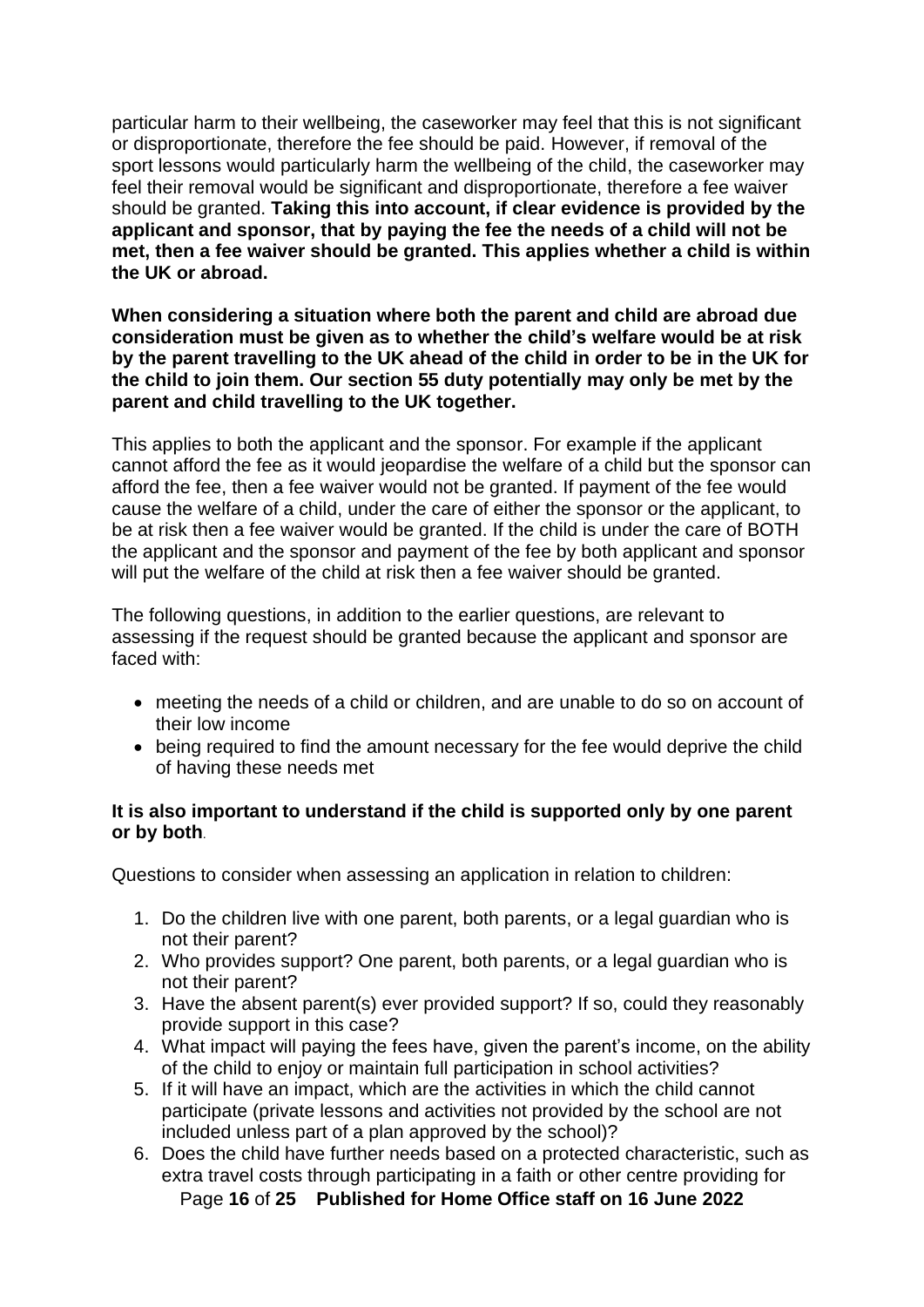children and young people, or does the child have needs based on making adjustments for a disability?

If the applicant and sponsor are the parents of the child and the sponsor is based in the UK it would be prudent to assess the impact on the child's welfare by considering the sponsors financial situation first as this will likely be easier to establish. If it is clear that by the sponsor paying the fee the child's welfare will be at risk, then move on to assess the applicants financial situation before making a decision.

The purpose of this consideration is to assess whether a fee waiver rejection would have a disproportionate impact on the child's wellbeing or best interests.

The question is not whether a fee waiver would make more money available to a parent that may then be spent on a child. It is whether paying the fee would lead to a disproportionate impact on the child in terms of experiencing a lower level of wellbeing than they currently enjoy, being deprived of something that contributes to their wellbeing, or not having access to a specific item or items of recognised benefit.

### <span id="page-16-0"></span>**Grounds for rejection of a fee waiver request**

The fee waiver request may be rejected if the applicant or sponsor has not provided reliable information about availability of accommodation, provision of essential living needs, income level and outgoings, and overall financial circumstances.

It may be rejected if it is reasonable to conclude that the applicant or sponsor has intentionally disposed of funds, for instance, by voluntarily giving or loaning funds to a third party.

It may also be rejected if the applicant or sponsor has been purchasing items that are within their income but outside of what is considered as essential living needs and the evidence is that they are not taking reasonable and proportionate steps to ensure that they have sufficient funds to pay a foreseeable fee.

#### **Related content**

**[Contents](#page-0-0)**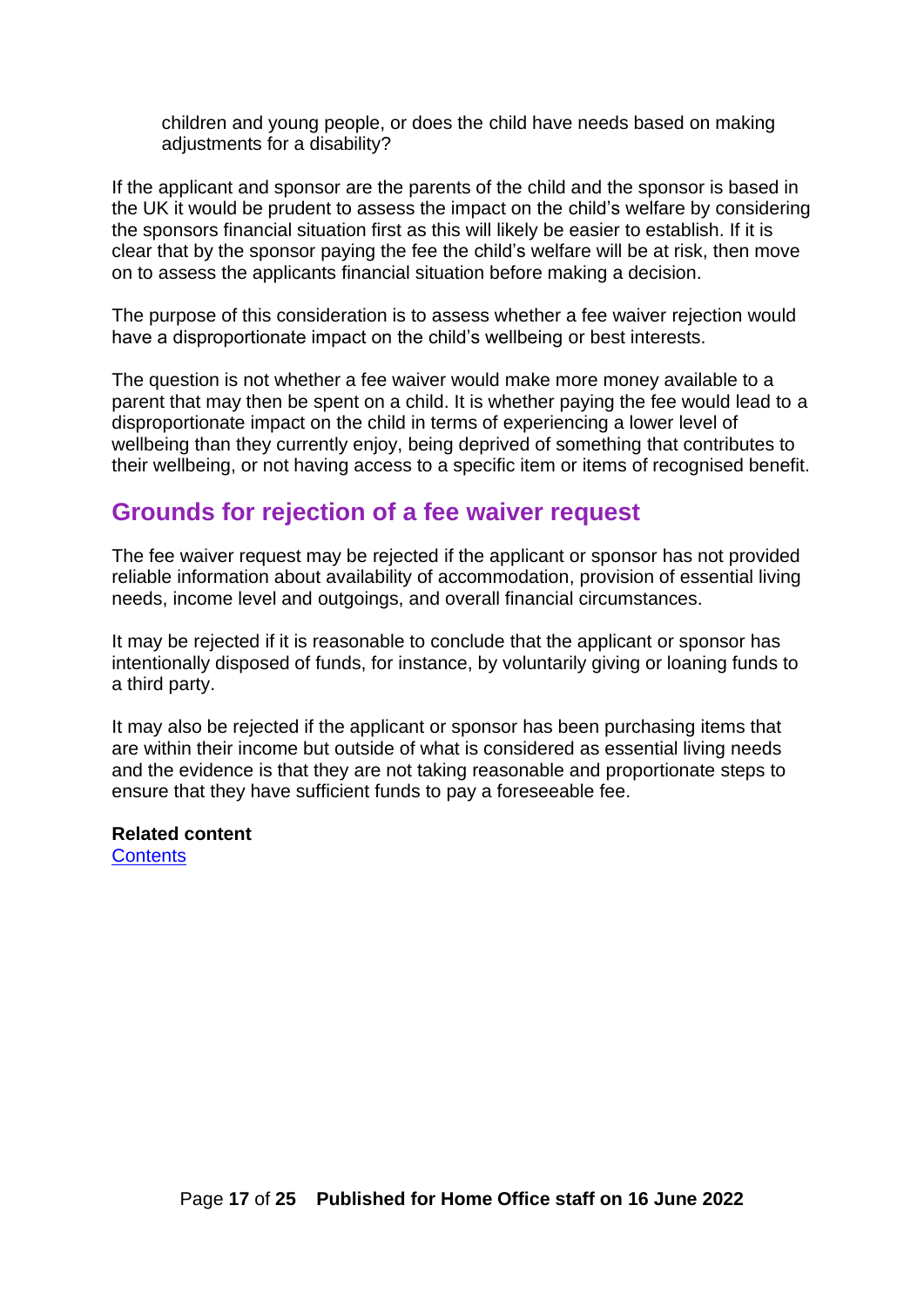# <span id="page-17-0"></span>Assessing information provided

## <span id="page-17-1"></span>**Considering documentary evidence**

The assessment of whether the applicant qualifies for a fee waiver will be made on their own individual circumstances and those of any dependent family members. This also applies to the sponsor.

The applicant must provide sufficient relevant documentation to evidence their need for a fee waiver, including detailed evidence as to their and their sponsor's financial circumstances.

For example, caseworkers should normally expect to see information and evidence relating to the applicant's and sponsor's income, their accommodation, the type and adequacy of accommodation, the amount of their rent/mortgage or of their contribution towards this, and their outgoings in terms of spending on things like food and utility bills. This information should be supported by independent evidence, such as their pay slips, bank statements, tenancy agreement and utility bills. The nature of the evidence provided will vary depending on the individual circumstances of the applicant, but the caseworker should expect to see evidence appropriate to the circumstances being claimed. It is likely that assessing information from the sponsor, who will very likely be living in the UK will be easier than an applicant who is overseas. Caseworkers will need to be satisfied that the evidence from overseas is adequate and clearly demonstrates the applicant's ability to afford/not afford the fee.

If the applicant and or sponsor is being supported by family or friends, by central or local government or a registered charity, **the caseworker should expect to see corroborating documentary evidence confirming provision of support, particularly from charities and government authorities, which details the nature and amount of the support provided**. This can include an explanation as to why support will not be continuing. For friends and families this may be more difficult, so an assessment should be made on the credibility of the account provided by the applicant.

In all cases evidence must be up to date. Documents dating back more than a few months may be useful in establishing how the person's finances have changed over time, but those that confirm the applicant's current circumstances and finances will clearly have greater relevance.

If there is some evidence that support from a registered charity may be being provided, but there is insufficient detail to make a decision, the caseworker should contact the charity to request more detail.

**Where the applicant or sponsor states that relevant documentary evidence cannot be provided, the caseworker will need to be satisfied that the person's account for why this evidence is unavailable and the circumstances are as they claim, by making an assessment of their credibility**. The applicant and sponsor should be able to provide information as to how their financial position has

Page **18** of **25 Published for Home Office staff on 16 June 2022**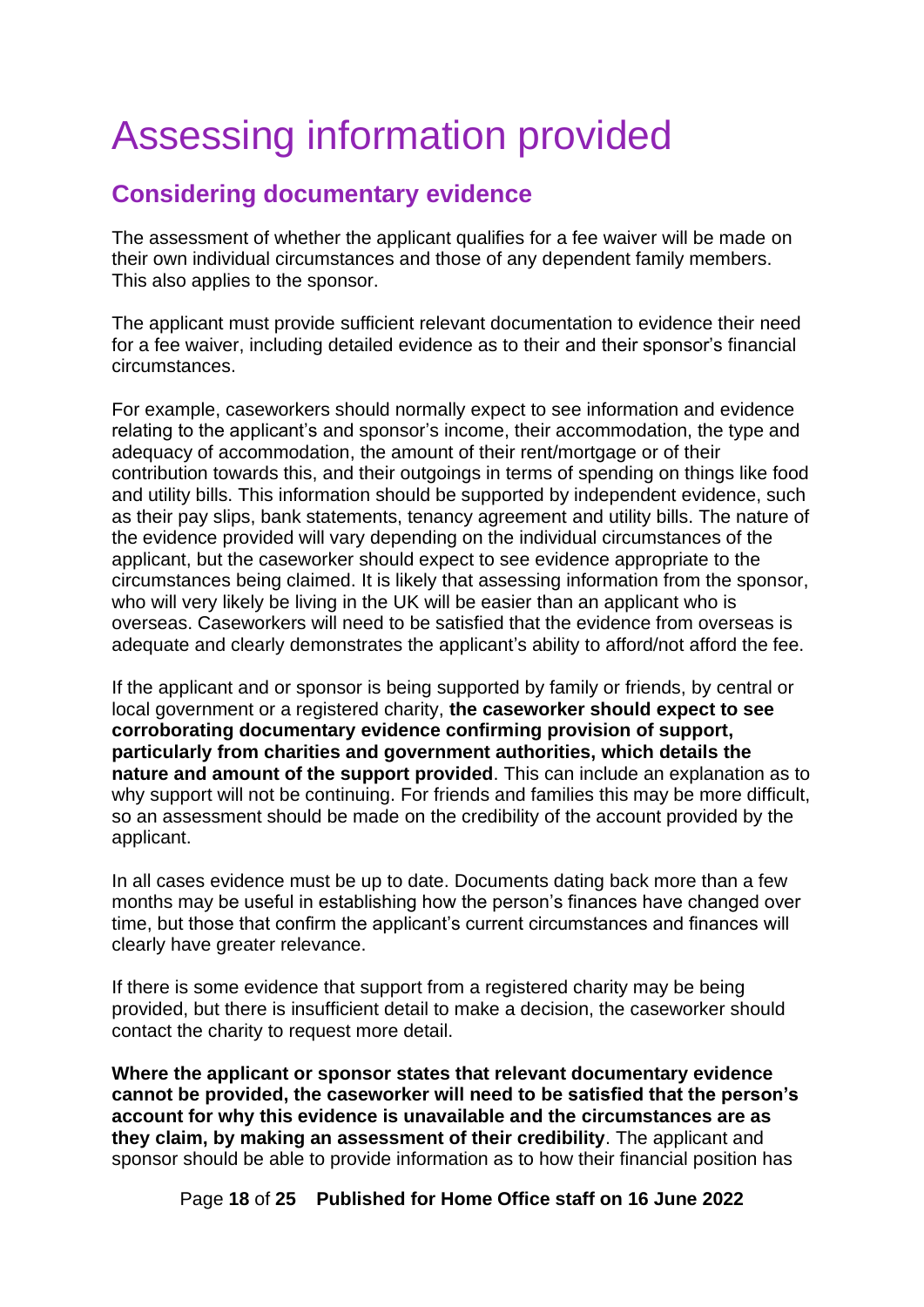changed over time, and may still be able to provide some evidence, depending on the nature of their circumstances, such as bank statements, or an eviction notice, or written testimonies from people previously or currently providing them with support.

**The applicant and sponsor will need to establish any physical or mental disability (or that of a dependent family member) by means of independent documentary evidence, such as a letter from a hospital consultant**. If the applicant/sponsor (or a dependent family member) has a physical or mental disability, this does not itself determine the outcome of the application, other than insofar as it affects the applicant's/sponsor's financial circumstances and ability to pay the fee. Where the caseworker believes that the issue of disability may be material to the decision on the fee waiver request and there is insufficient information in this respect on which to base their decision, they may invite the applicant to submit further information or evidence.

If there is evidence that the applicant or sponsor has a disability and may need additional support to present their request for a fee waiver clearly, the caseworker can signpost them to other agencies who may be able to assist, such as [Citizens](https://www.citizensadvice.org.uk/)  [Advice.](https://www.citizensadvice.org.uk/)

### <span id="page-18-0"></span>**Timeframe for assessing the request**

No specific service standards apply to the assessment of whether the applicant qualifies for a fee waiver. However, **caseworkers must make reasonable efforts to decide such requests promptly**, especially those involving a child or an applicant who is disabled or otherwise in **vulnerable circumstances**.

## <span id="page-18-1"></span>**UK based sponsors in receipt of asylum support**

A UK based sponsor may have been granted asylum support under the [Immigration](http://www.legislation.gov.uk/ukpga/1999/33/contents)  [and Asylum Act 1999](http://www.legislation.gov.uk/ukpga/1999/33/contents) if they are destitute. However, once they are in receipt of this support, their accommodation and other essential living needs are met and so they are no longer destitute. They may still be able to afford the fee. They will not be able to rely solely on the fact that they are in receipt of asylum support if there is evidence that they have additional assets or income.

## <span id="page-18-2"></span>**UK-based sponsors in receipt of local authority support**

A UK based sponsor may be receiving support from a local authority, for example under [section 17 of the Children Act 1989.](http://www.legislation.gov.uk/ukpga/1989/41/section/17) The local authority will have conducted their own assessment of the individuals needs before making a decision to grant support and those needs will generally involve or include destitution.

**Such a person may pass the affordability test,** even though they are being provided with accommodation and essential living needs by the local authority as long as it is clear, by way of evidence (particularly based on evidence from the local authority), that they meet the criteria in this guidance.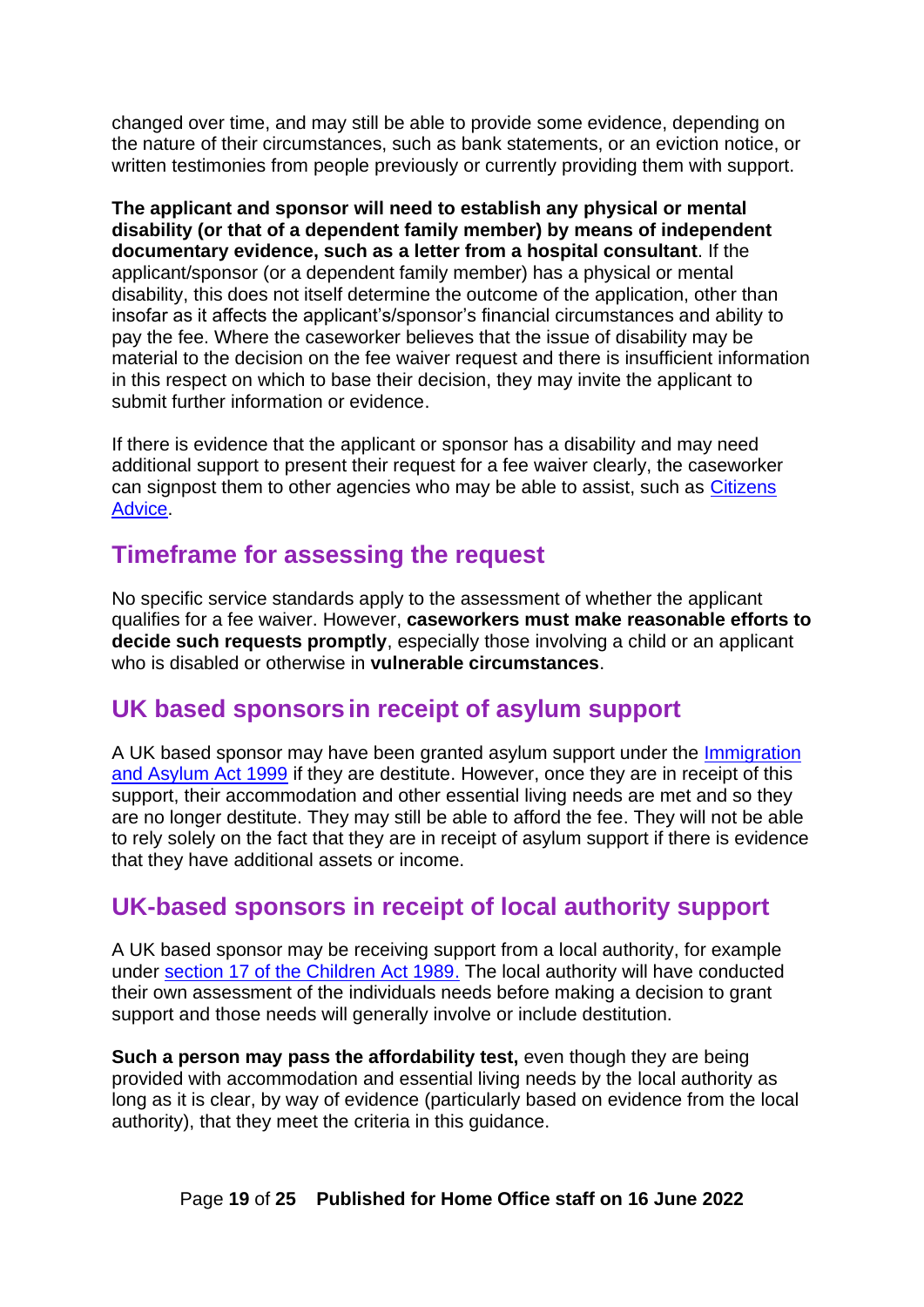However, the individual will not be able to rely solely on the fact that they are in receipt of local authority support if there is evidence that they have additional assets or income or if support is being provided for social care reasons which do not include preventing destitution.

If there is some evidence that local authority support may be being provided, but there is still insufficient detail to make a decision, the caseworker should contact the local authority to request more detail.

#### **Related content**

**[Contents](#page-0-0)**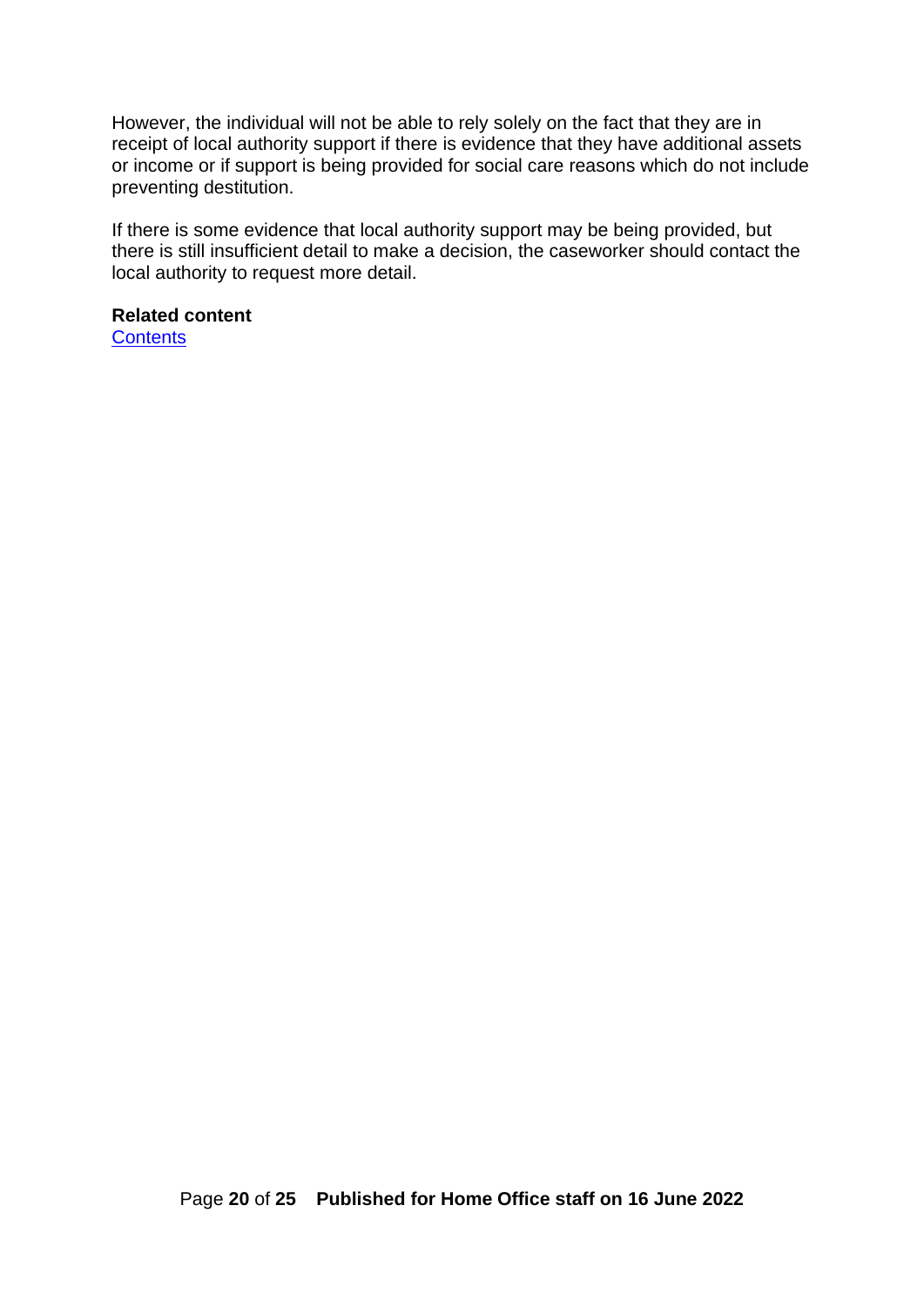# <span id="page-20-0"></span>Assessing income and assets

The following must be taken into account and applies to both the applicant and the sponsor:

- income:
	- o from employment or self-employment
	- o from non-employment sources
	- $\circ$  from their spouse or partner (as well as any other adult with whom the applicant and sponsor live and from whom they receive financial support) or parents from employment or other sources
	- o from government support received by them or their spouse or partner (as well as any other adult with whom the applicant and sponsor live and from whom they receive financial support) or parents
	- $\circ$  from other family or friends
- assets:
	- o cash
	- o money held in bank and building society accounts (including non-UK based accounts), including accounts belonging to the spouse or partner (as well as any other adult with whom the applicant and sponsor live and from whom they receive financial support), parents or children
	- o investments, including any investments belonging to the spouse or partner (as well as any other adult with whom the applicant and sponsor live and from whom they receive financial support), parents or children
	- o land or property, particularly any property that is not their current secure accommodation
	- o goods held for the purpose of a trade or other business

The following items need not be declared but it is expected that expenditure on them will be reflected in the financial statements provided:

- cars or other vehicles
- other personal possessions, such as mobile phones, computers

Checks may be undertaken with agencies such as HM Revenue & Customs, the Department for Work and Pensions and Equifax and overseas equivalents to verify information provided by the applicant with regard to their income and finances (see Document verification guidance).

## <span id="page-20-1"></span>**Intentional disposal of funds**

Caseworkers should consider whether the applicant and sponsor has intentionally disposed of funds. This could include circumstances where the applicant, sponsor or their dependants are:

- providing support or loans to others without any detail as to how these are being applied
- voluntarily giving funds away to a third party

Page **21** of **25 Published for Home Office staff on 16 June 2022**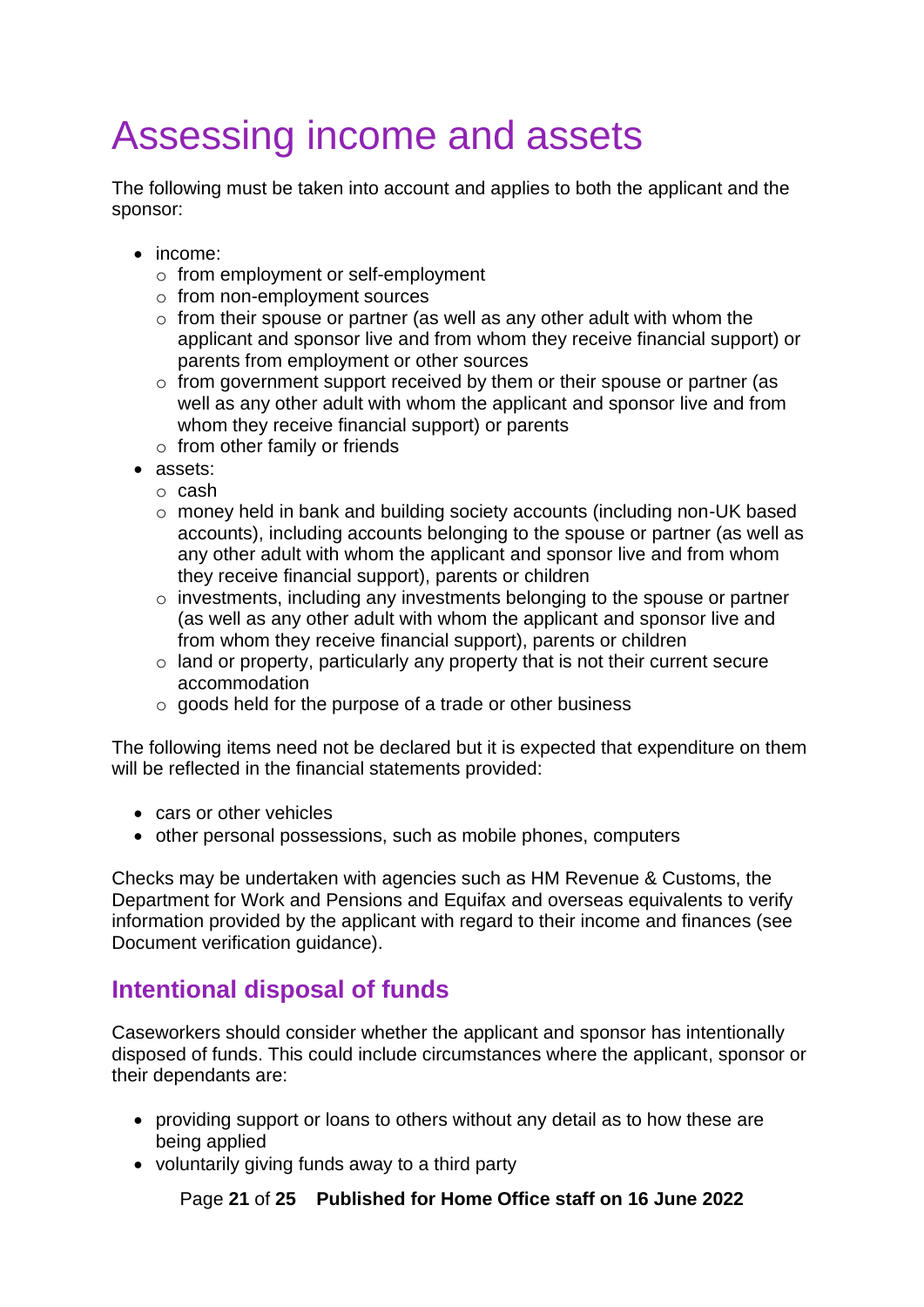- paying debts before they are required to do so or paying more in response to a debt than is required
- buying a personal possession that is clearly not essential to their living needs.
- spending extravagantly or excessively

For instance, if a sponsor was in possession of sufficient funds for their support when they applied for a visa to come to the UK, but at a subsequent further leave to remain stage presents themselves as unable to afford the fee, claiming to have used all their funds and to have not been able to replenish them, then an explanation is needed as to why this has happened.

Similarly, those applicants with significant fluctuations in income should be expected to account for this and to provide an explanation of how payments for regular outgoings are maintained despite these fluctuations.

Applicants and sponsors who intentionally deprive themselves of capital in order to avoid paying an application fee should normally be rejected a fee waiver on the basis that they may be able to recover their funds (see [Assets\)](#page-21-3).

### <span id="page-21-0"></span>**Employment and self-employment income**

Applicants must provide full details of any employment, including how much and how often they are paid. They should include evidence such as pay slips, tax returns, details of their own business if they are self-employed for example invoices.

### <span id="page-21-1"></span>**Welfare benefits and government support**

If an applicant or sponsor are in receipt of welfare benefits or other government financial support, then this support should be taken into consideration as income when assessing eligibility for a fee waiver.

## <span id="page-21-2"></span>**Assessing joint income and assets with a spouse or partner or child and parent**

Where an applicant or sponsor has a spouse or partner, their joint income and assets should be taken into account. Where the applicant is a child, the joint income of their parents should be taken into account.

### <span id="page-21-3"></span>**Assets**

#### **Assets can be overseas or in the UK.**

Applicants and sponsors may be able to raise funds by selling an asset.

An asset could be property or land held in the UK or abroad. It could be a second car or a car that will not be needed as the applicant is coming to the UK. It could be an investment or cash held in a bank account. This is not an exhaustive list.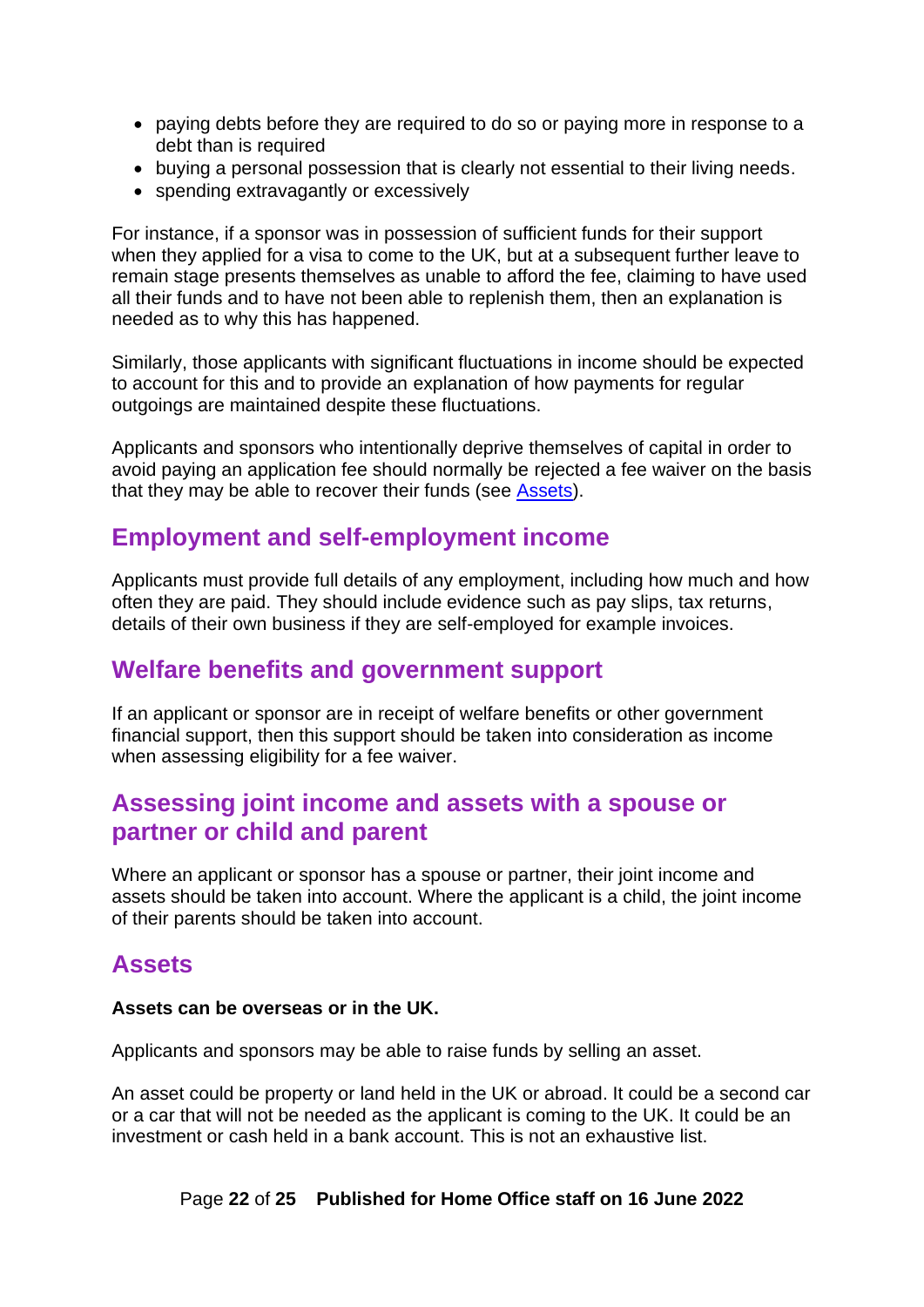Caseworkers will need to consider on a case-by-case basis whether it is reasonable, on the basis that an asset has been recently acquired or is not being used, or of any other value to the applicant and sponsor, for it to be an item that counts against the grant of a fee waiver.

If a secondary applicant, dependent or family member has recently acquired an asset in their name this may indicate the intentional disposal of funds by the main applicant(s) and should be scrutinised.

The value of an asset must be the value that applies at the time the decision is taken on the application for a fee waiver.

If an asset can be sold to release funds, the 'current market value' is the price a willing buyer would pay for that asset.

The value of an asset may be reduced as a result of the expense incurred in selling it, such as a fee payable in respect of the sale of shares. However, expenses of sale will vary and should be assessed on a case-by-case basis.

The value of an asset may be reduced because a third party has a right to the released funds, either in their entirety or in part, for example where a mortgaged property is sold. The caseworker should reduce the current market or surrender value of the asset accordingly.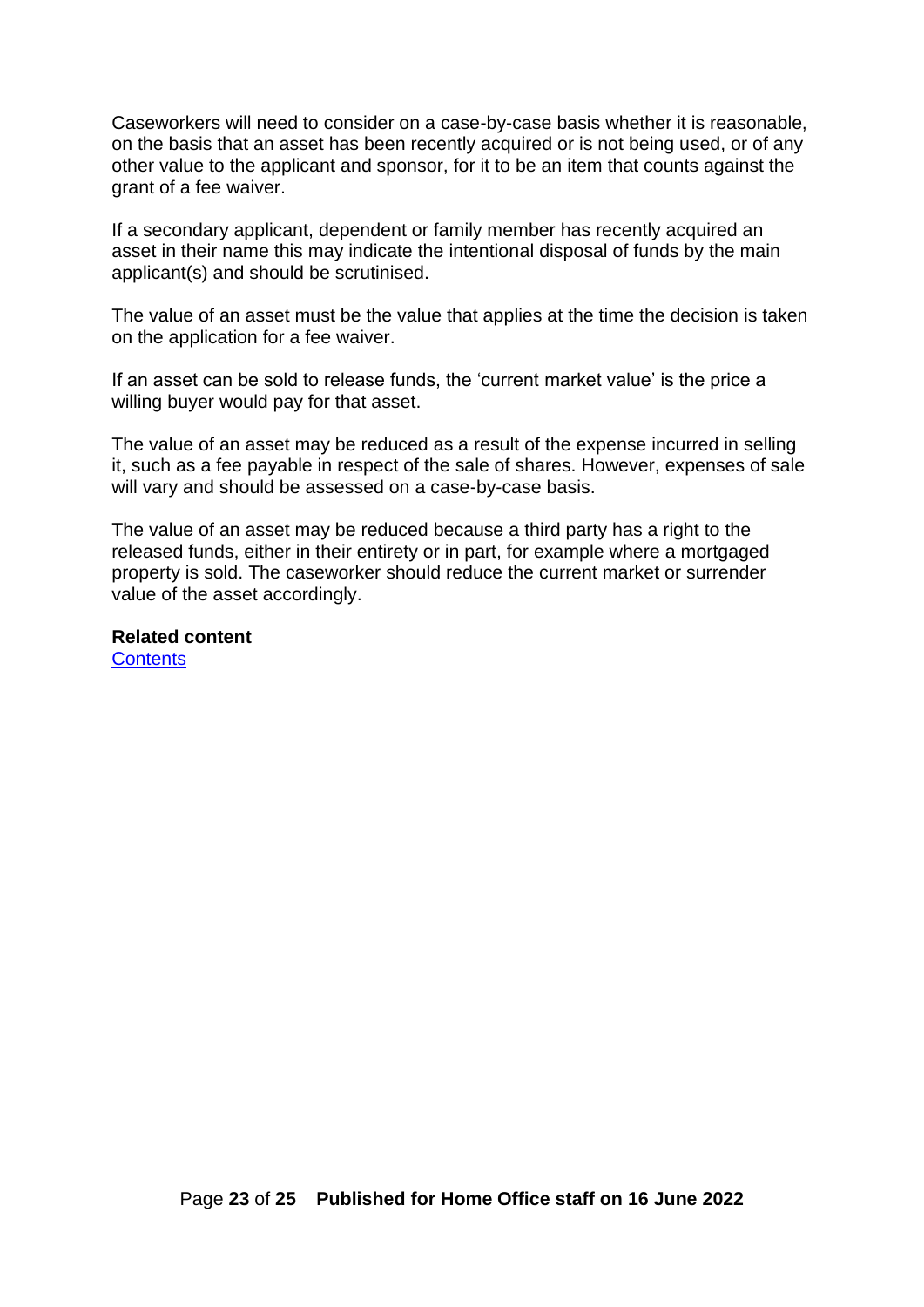# <span id="page-23-0"></span>Granting the fee waiver request

**Decision makers are required to take into account the whole of the amount to be paid by an applicant when a fee waiver request is made. The whole of the amount means the immigration application fee and the Immigration Health Surcharge (IHS) combined.** 

Where an applicant can pay the whole of the immigration fee but none, or only part, of the IHS, the immigration fee will be required, and the waiver will be applied to the IHS. If the applicant is unable to pay the fee, the IHS will be waived automatically.

If an applicant is granted a fee waiver, they will be issued with a token to be used when applying for Entry Clearance online. This application should be submitted within 28 calendar days of the actual date of the fee waiver decision and followed by the submission of biometrics at a Visa Application Centre (VAC). Failure to do this could result in the token no longer being valid and a new fee waiver application may be required.